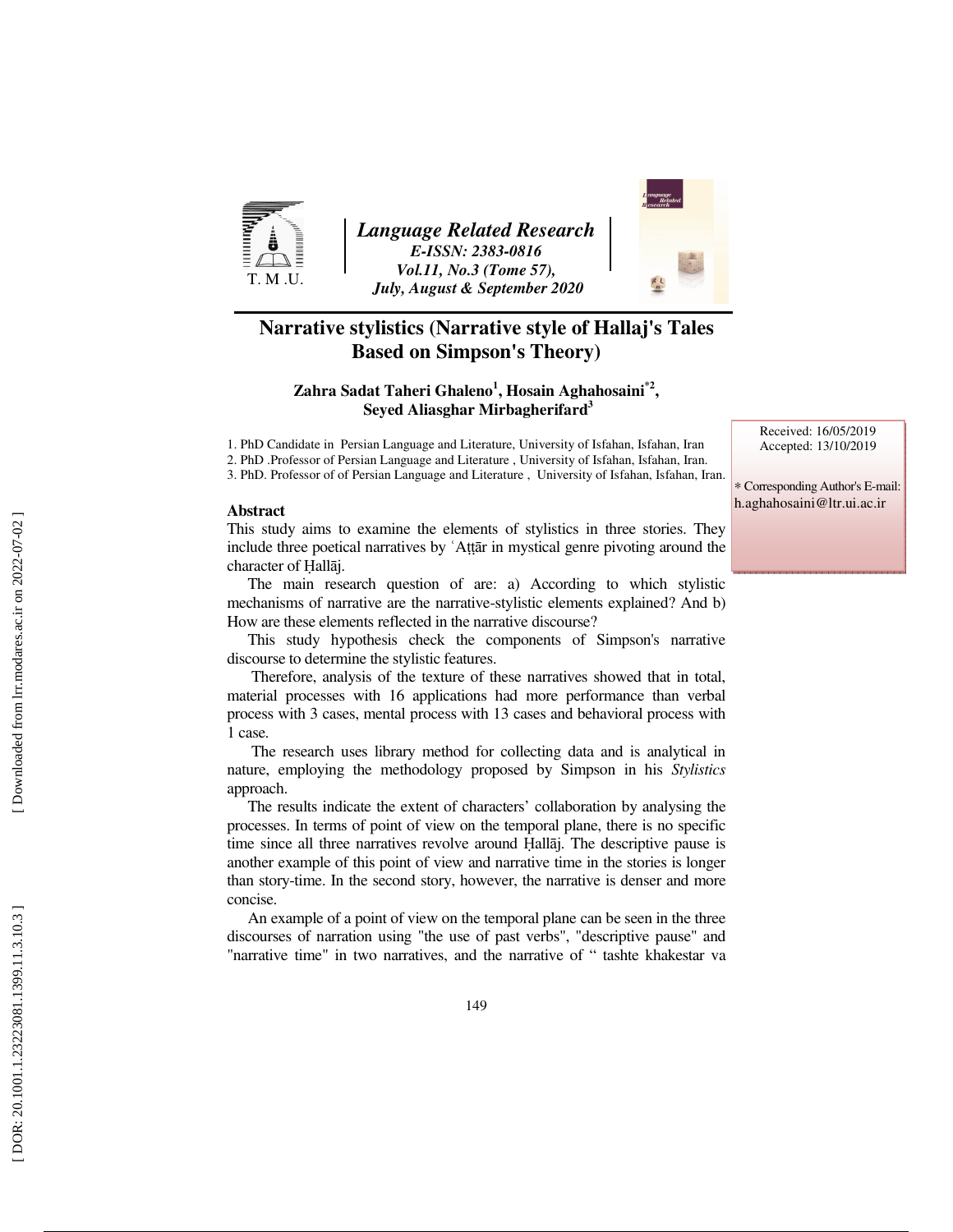

*Language Related Research E-ISSN: 2383-0816 Vol.11, No.3 (Tome 57), July, August & September 2020* 



amadane ashegh" is rejected.

 Naturally, from the spatial point of view, referring to space is not pertinent because it the prestige of Ḥall āj which is the focus of the author.

All three narrative discourses confirm Hallaj's high position on psychological plane . The point of view is the third person in all three stories. In the first and third stories, the third person perspective is reflective, and in the second story, the third person perspective is prominent.

 Modality has some features in narratives of Ḥall āj: since the narrator narrates Ḥall āj's emotions and the Lover's character by direct speech, it has a positive shading. This may be explained using Fowler-Uspensky model.

 In terms of idiolect, the words uttered as the Lover's reaction to see the Beloved's (i.e. Ḥall āj's) ash and finding a trace of the latter are in line with the mystical context of the story. All three stories of Ḥall āj can be discussed in view of Labov's 'textual structure'.

Therefore, in future research, it is possible to examine the textual structure of the elements of this model in the narrative context by examining the structure of the text in other anecdotes of mystical poetry and consider the anecdotes related to elders. The results of this study showed that in almost these three stories, the result , the solution and the terminal phase are the same, and the reason is Attar's advice, which replaces any kind of analysis.

With regard to intertextuality, two stories ' Ḥall āj in the gallows' (Ḥ*all*ā*j bar sar-i d*ā *r*) and ' Ḥall āj decapitated in sleep' (Ḥ*all*ā*j b* ā *sar-i burida*) are referred to in other texts.

The results of this study clearly show that the study of narrative stylistics and the application of its components have mechanisms that are suitable for analyzing different levels of narrative discourse context. In addition, this study provided an understanding of the style of Hallaj's narratives that had not been previously explored.

**Keywords**: Narrative stylistics; Simpson; Sociolinguistic code; Characterizations; Textual structure; Intertextuality.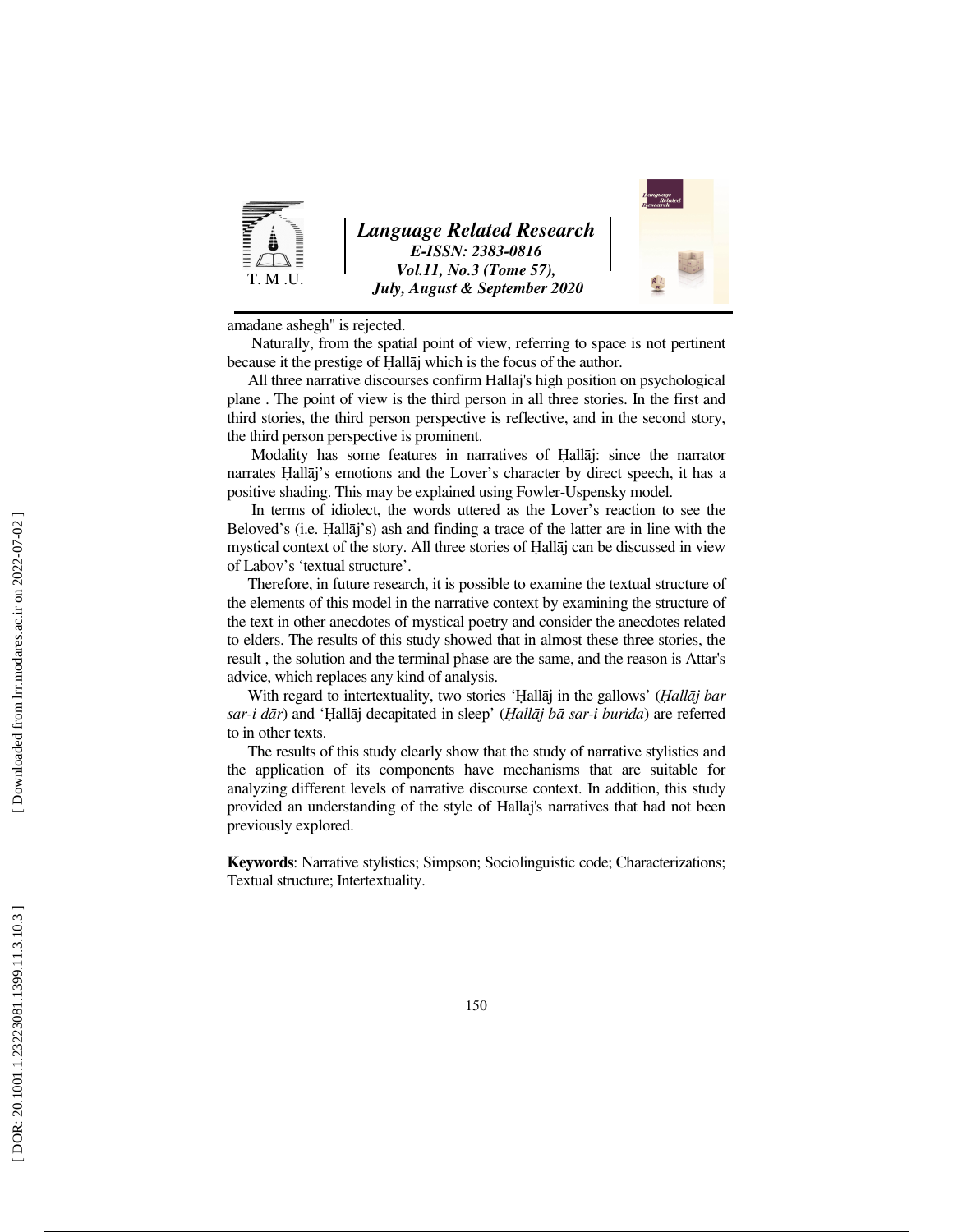

سبكشناسي روايت

(سبك روايت حكايتهاي حلاج، بر اساس نظرية سيمپسون)

زهراسادات طاهرى قلعەنو ٰ، حسين آقاحسيني ّ ؓ، سيد علىاصغر ميرباقرىفرد ؑ

. دكتري زبان و ادبيات فارسي. دانشگاه اصفهان. اصفهان. 1 . استاد زبان و ادبيات فارسي ، دانشگاه اصفهان، اصفهان، ايران. 2 . 3 استاد زبان و ادبيات فارسي ، دانشگاه اصفهان، اصفهان، ايران.

دريافت: 26/ 02/ 98 پذيرش: 21/ 07/ 98

## چكيده

هدف پژوهش حاضر آن است كه انواع مؤلفههاي سبكشناسي روايت را در چند حكايت بررسي كند. اين پژوهش بر روي سه حكايت منظوم عرفاني از عطار با محوريت شخصيت حلاج انجام شده است. پرسشهاي بنيادين پژوهش اين است: الف) مؤلفههاي سبكي ـ روايي مبتني بر كدام سازوكارهاي سبكشناسي روايت تبيين ميشود؟ و ب) اين مؤلفهها چگونه در گفتمان روايي نمود پيدا ميكند؟ اين پژوهش بهروش گردآوري اطلاعات كتابخانهاي و به شيوة تحليلي است و از متدلوژي سيمپسون در كتاب *سبكشناسی* بهره گرفته است. نتايج پژوهش نشان داد كه با تحليل فرايندها، ميزان مشاركت شخصيتهاي داستان مشخص ميشود. درخصوص زاوية ديد زماني نيز چون هر سه حكايت حول محور شخصيت حلاج است، به زمان خاصي اشاره نميشود . درنگ توصيفي مثال ديگري از اين زاوية ديد است و تداوم متن در حكايات طولانيتر از تداوم داستان است. البته، در حكايت دوم روايت خلاصه و فشرده بيان ميشود. طبيعتاً از منظر زاوية ديد مكاني و رواني اشاره به مكان چندان موضوعيت ندارد؛ چون تبيين جايگاه و مقام حلاج مدنظر نويسنده است. وجهيت در حكايات حلاج چند ويژگي دارد: اول، چون راوي با گفتار مستقيم احساسات و حالات حلاج و شخصيت عاشق را روايت ميكند، وجهيت مثبت است. اين موضوع را ميتوان با الگوي فالر ـ آسپنسكي تبيين كرد. درخصوص گويش فردي، واژگان بهكاررفته عكسالعمل عاشق بعد از رويارويي با خاكستر معشوق (حلاج) و يافتن نشاني از او را بيان ميكند كه بسيار با بافت عارفانة داستان همخواني دارد. هر سه حكايت حلاج

ــــــــــــــــــــــــــــــــــــــــــــــــــــــــــــــــــــــــــــــــــــــــــــــــــــــــــــــــــــــــــــــــــــــــــ

E-mail: h.aghahosaini@ltr.ui.ac.ir :مقاله مسئول نويسندة\*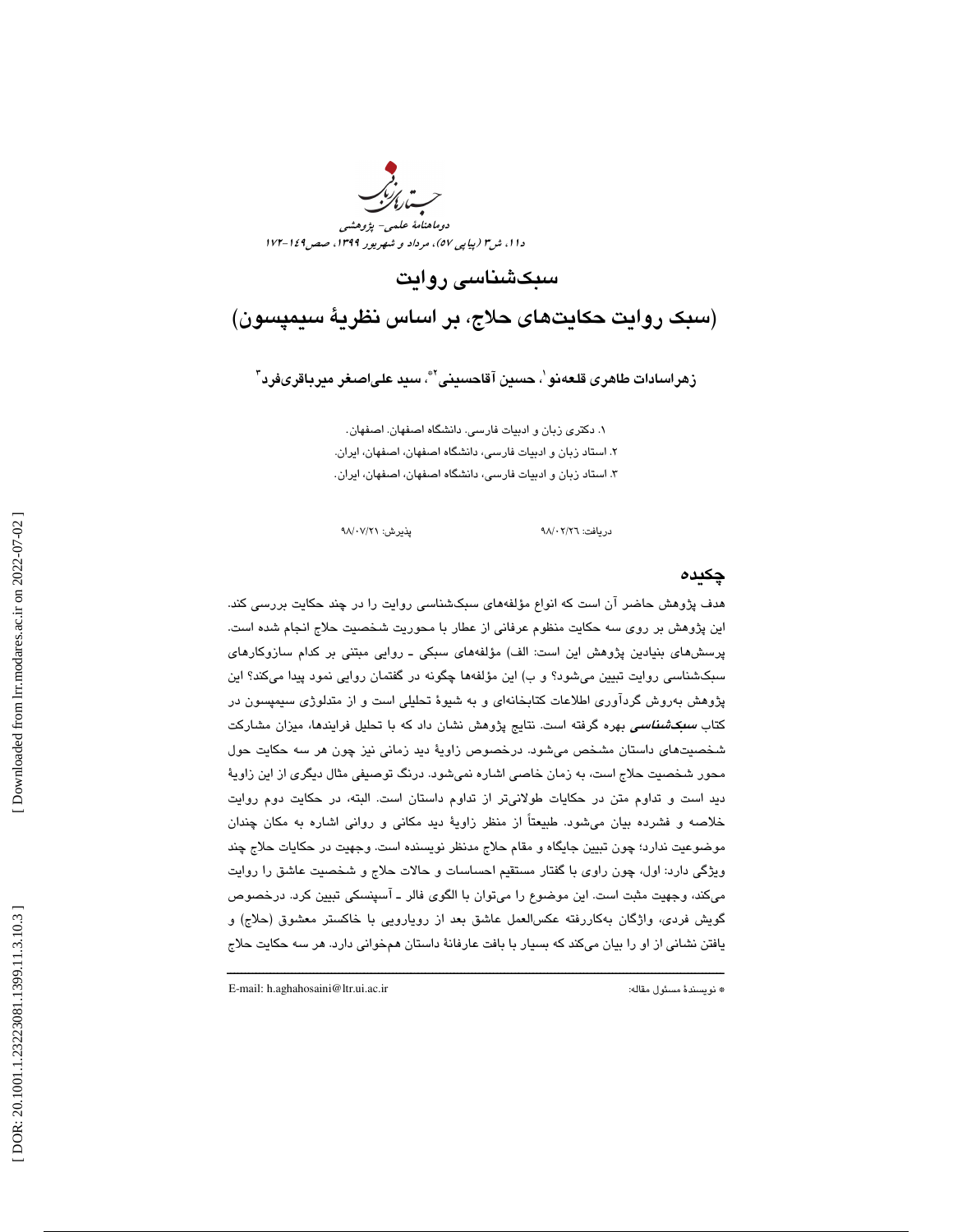در قالب «ساختار متنی» لباو قابل بررسی است. درخصوص بینامتنیت نیز دو حکایت «حلاج بر سر دار» و «حلاج با سر بريده در خواب» در متون ديگر نقل شدهاند.

واژههاي كليدي: سبكشناسي روايت، سيمپسون، رمز زباني ـ جامعهشناختي، شخصيتپردازي، ساختار- متني، بينامتنيت.

#### 1. مقدمه

سبکشناسی روایت ٰ رویکرد جدیدی است که حاصل مطالعات نقشگرایی، انتقادی، کاربردی و فرماليستي است. اين رويكرد حاصل نگاه متفاوت به سبك روايت است و براي گفتمان روايي 2 نقش اصلي در نظر ميگيرد. اين نگاه، از تغييري حكايت ميكند كه ميان لايهها و سطوح زبان شكل ميگيرد و درنتيجه، فضاهاي داستاني را ايجاد ميكند كه در فرايند تحليل سبكي در ارتباط با يكديگر قرار ميگيرد. درواقع، تحليل سبكي، برآيند گزينشهايي است كه بر الگوی سیمپسون<sup>۳</sup> مبتنی است و در قالب شش مؤلفهٔ رسانهٔ متنی ٔ، رمز زبانی ـ جامعهشناختي ْ، زاويهٔ ديد'، شخصيتپردازي'، ساختارمتني^ و بينامتنيت ْ بررسي ميشود. حكايات مربوط به حلاج داراي ويژگيهاي سبكي است و بنا به گفتة تقوي و قديريان حكايتهاي مشايخ:

مجموعهاي متنوع از گفتار، مشي و مرام و شگفتكاريهاي بزرگان طريقت و بازخورد رفتار و گفتار آنان در جمع مريدان و تودة اجتماع است. اغلب اين حكايتها جنبهاي تاريخي دارند و در آثار حكمي و عرفاني پيش از عطار بهصورتي مدون و يا جسته و گريخته گرد آمده اند (١١٩٧: ١٢٨٧).

از اين رو، مطالعة ويژگيهاي سبكي در حكايات عرفاني و چگونگي تحقق آن در سبكشناسي روايت اهميت دوچنداني دارد. مسئلة اصلي پژوهش نيز برخاسته از الگوي سبكشناسي روايت از منظر سيمپسون و مؤلفههاي موردنظر او براي تحليل سبكي ـ روايي است. بر اساس اين، در پژوهش حاضر با اتخاذ رويكرد سبكشناسي روايت، حكايات مربوط به حلاج در آثار عطار از منظر سيمپسون و با توجه به شش مؤلفة او در سبكشناسي روايت، با روش تحليل سبكي بررسي ميشود. درواقع، در پژوهش پيشرو، شگردهای روايي نوع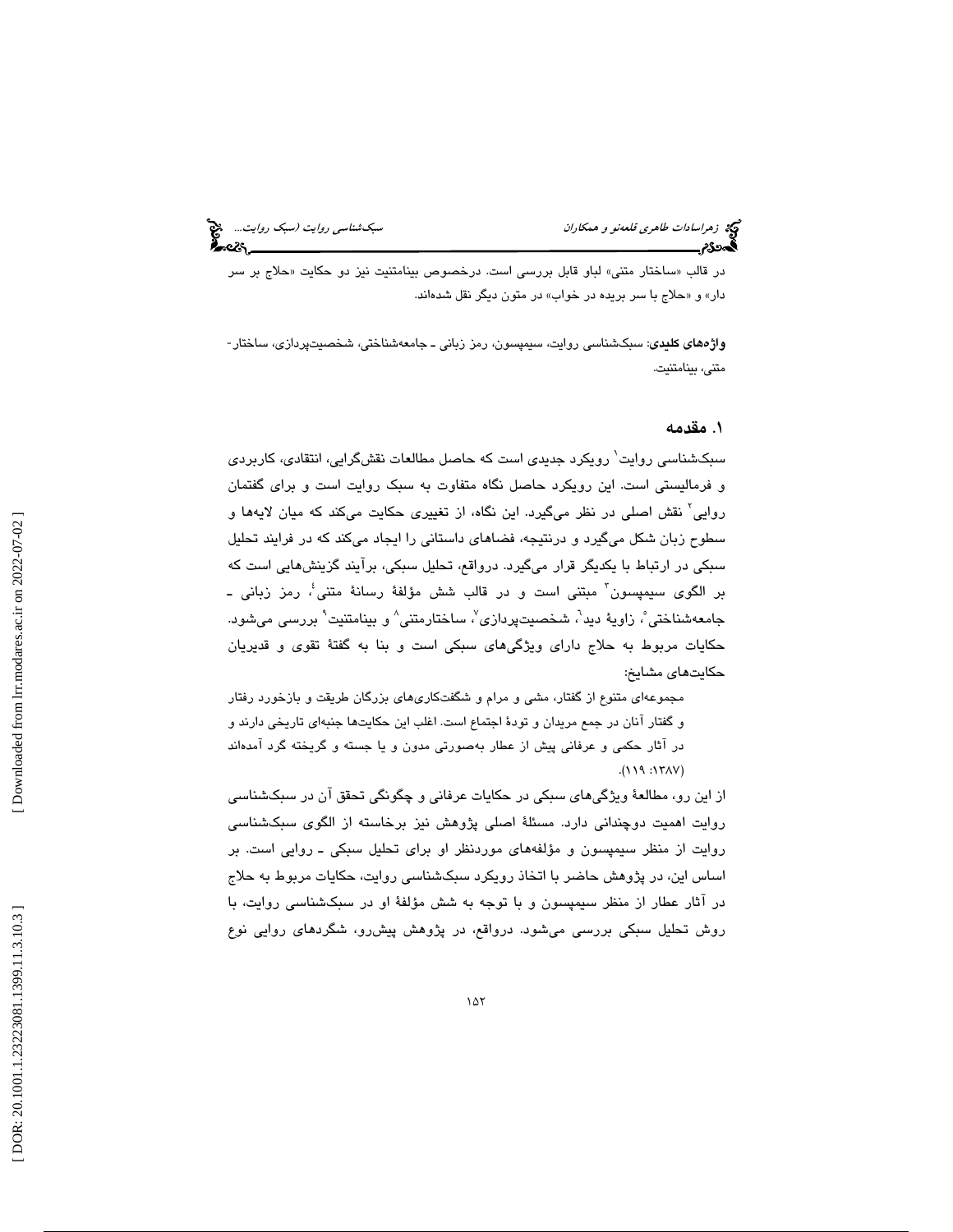فرايندهاي مادي (شد (رفتن)، انداختن (بريدن)، خون ريختن (كشتن)، درماليد، گلگونه كردن و درنظر امدن) و زاويهٔ ديد ايدئولوژيکی (دعوت به دنياگريزی، وارستگی و بیiيازی، گمگشتگي و ناديده انگاشتن خود) بهمنزلة نمونهاي از عملكرد اين شيوة سبكي بررسي و تحليل ميشود. پرسشهاي بنيادين پژوهش اين است: الف) مؤلفههاي سبكي ـ روايي مبتني بر كدام سازوكارهاي سبكشناسي روايت تبيين ميشود؟ و ب) اين مؤلفهها چگونه در گفتمان روايي نمود پيدا ميكند؟ فرضية اصلي پژوهش حاضر اين است كه با بررسي مؤلفههاي گفتمان روايت سيمپسون ميتوان ويژگيهاي سبكي روايي حكايات را مشخص كرد. حاصل اين بررسي، تحقق سبكشناسي روايت حكايات است.

## . پيشينة تحقيق 2

در كتاب *stylistics* ) 2004 ,Simpson(، سبكشناسي روايت تبيين و از اين منظر شش مؤلفة رسانهمتني، رمز زباني ـ جامعهشناختي، زاوية ديد، شخصيتپردازي، ساختار متني و بينامتنيت و روش بهكارگيري آنها در روايت داستاني معرفي شده است. در اين پژوهش، نشان داده شد كه سبك روايت داستاني بر اساس لايهها و سطوح زبان بررسي ميشود. در رسالة دكتري سبكشناسي روايت در داستانهاي كوتاه (رضويان، 1390 ) تلاش شده است تا دوازده داستان كوتاه فارسي از چهار نويسندة معاصر ايراني چون صادق هدايت، جلال آلاحمد، صادق چوبك و بيژن نجدي بررسي و با بهرهگيري از الگوي سيمپسون، ويژگيهاي سبكي داستانهاي كوتاه فارسي تعيين شود؛ اما بهنظر ميرسد كاربست نظريه و انطباق آن، مانع از نگاه انتقادي و تحليلي نويسنده شده است. همچنين، آقاگلزاده و رضويان (1391) در مقالهٔ «سبکشناسی روایت در داستان کوتاهِ «چشم شیشهای»، اثر صادق چوبک که از همان رسالة دكتري اخذ شده است، ضمن معرفي مؤلفههاي سيمپسون، به تحليل ويژگيهاي سبكي اين داستان ميپردازند. در «گفتمان غيرمستقيم ازاد و اهميت ان در سبكشناسي روايت» (غفاري و نجوميان، 1391)، ضمن تبيين شگردهاي گفتمان براي بازنمود دنياي دروني شخصيتهاى داستانى، نتيجه گرفته است كه ابزار سبكى - روايتى در آموزش ادبيات داستاني و نقد داستان بهكار ميرود و شگردهاي زباني و عناصر سبكي در گفتمان روايت در حيطة سبكشناسي روايت است و گفتمان روايت به دو نوع گفتمان روايتگر و گفتمان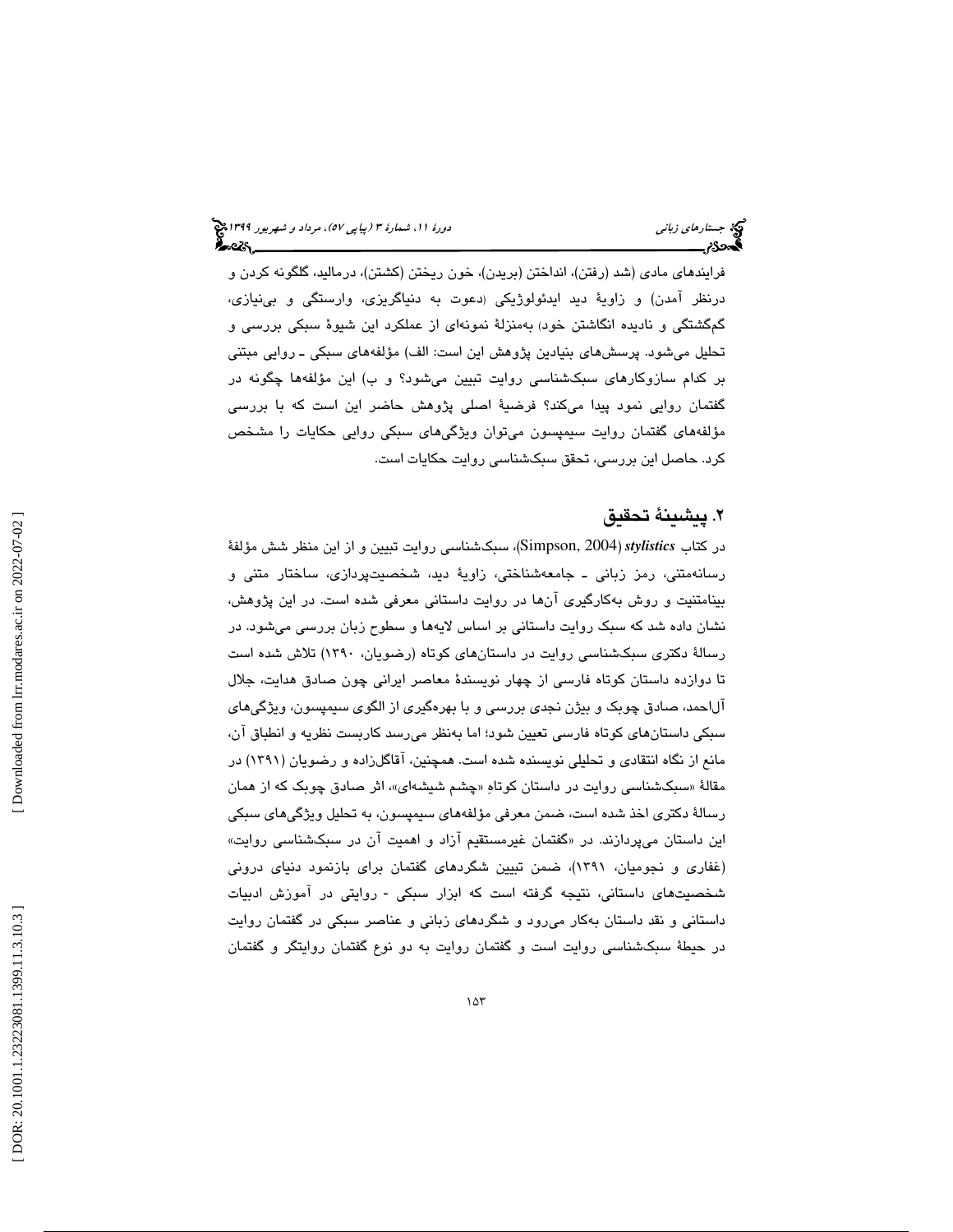تهیم زهراسادا*ت طاهری قلعهنو و همكاران* سبك شده و همكاران است و همكاران سبك شناس*ي روايت (سبك روايت...*. هیچ<br>**به سردگان سبب سبك را به روايت است و است و است و است و است و است و است و است و است و است و است و است و است و اس** 

شخصيتهاي داستان دستهبندي ميشود.

در مقالة حاضر، با ياري جستن از رويكرد سبكشناسي روايت، مؤلفههاي ششگانة مورد نظر سيمپسون دربارة شيوة تعامل لايهها و سطوح زبان و مسئلة سبكشناسي روايت بهمنزلة ابزارهاي تحليلي، نخستينبار در بررسي و تحليل اشعار فارسي بهكار بسته شده ست و از اين حيث، حكايات عرفاني مربوط به حلاج تحليل ميشود. ا

# . چارچوب نظري 3

#### . 1ـ 3 شخصيتپردازي

سبكشناسي روايت، مبتني بر ديدگا ههاي نقشگرايي، انتقادي، كاربردي، فرماليستي است كه اصول اساسي در بافت روايت را توصيف ميكند. در اين رويكرد، «روايت بدساخت<sup>٢٠</sup> از روايت كامل مشخص ميشود؛ زيرا فراهم كردن يك الگوي كامل و دقيق از گفتمان روايت، چالش سبكشناسان است» (19 2004: ,Simpson(. در اين رويكرد، تنها روش ممكن براي كشف سبك روايت، تجزيه و تحليل متن است. اين رويكرد بهدنبال آن است كه يك الگوي كامل و دقيق از گفتمان روايت بهدست دهد. يكي از مؤلفههايي كه سبكشناسي روايت معرفي ميكند، شخصيتپردازي است. در اين روش، سبكشناس گفتمان روايي متن ارائهشده را نشان میدهد؛ يعنی تكهٔ قابللمس زبان را كه بهوسيلهٔ يک قصهگو در يک بافت تعاملی توليد شده است (*ibid*(، در مؤلفة شخصيتپردازي (اعمال و وقايع) شخصيت از طريق فرايندهاي معنايي و نقشهاي شركتكنند ة گنجاندهشده در گفتمان روايي گسترش مييابد. شخصيتي كه ممكن است با درجهاي از تأثير بر حوادث روايي و درجهاي از شركت در حركت رو به جلوي طرح، مشخص شود. اين نوع، در چارچوب نقشگرايي محقق ميشود. در اين مؤلفه، تنها از طريق فرايندها و بسامد وقوع آنها در داستان ميتوان از تجارب، تفكرات و دنياي درون نويسنده آگاه شد (75 - ibid: 74). در شخصيتپردازی (زاويهٔ ديد) نيز ارتباط ميان نحوهٔ روايت با زاوية ديد شخصيت يا راوي، محور اصلي فرايند سبكشناسي است. در اين روش، زاويهٔ ديد متأثر از «الگوی فالر ــ آسپنسكي» است. فالر<sup>۱۱</sup> - آسپنسكي<sup>۱۲</sup>، زاويهٔ ديد را در چهار سطح زماني ـ مكاني ـ رواني و ايدئولوژيك چنين نشان ميدهد: (79 - 77 :*ibid*(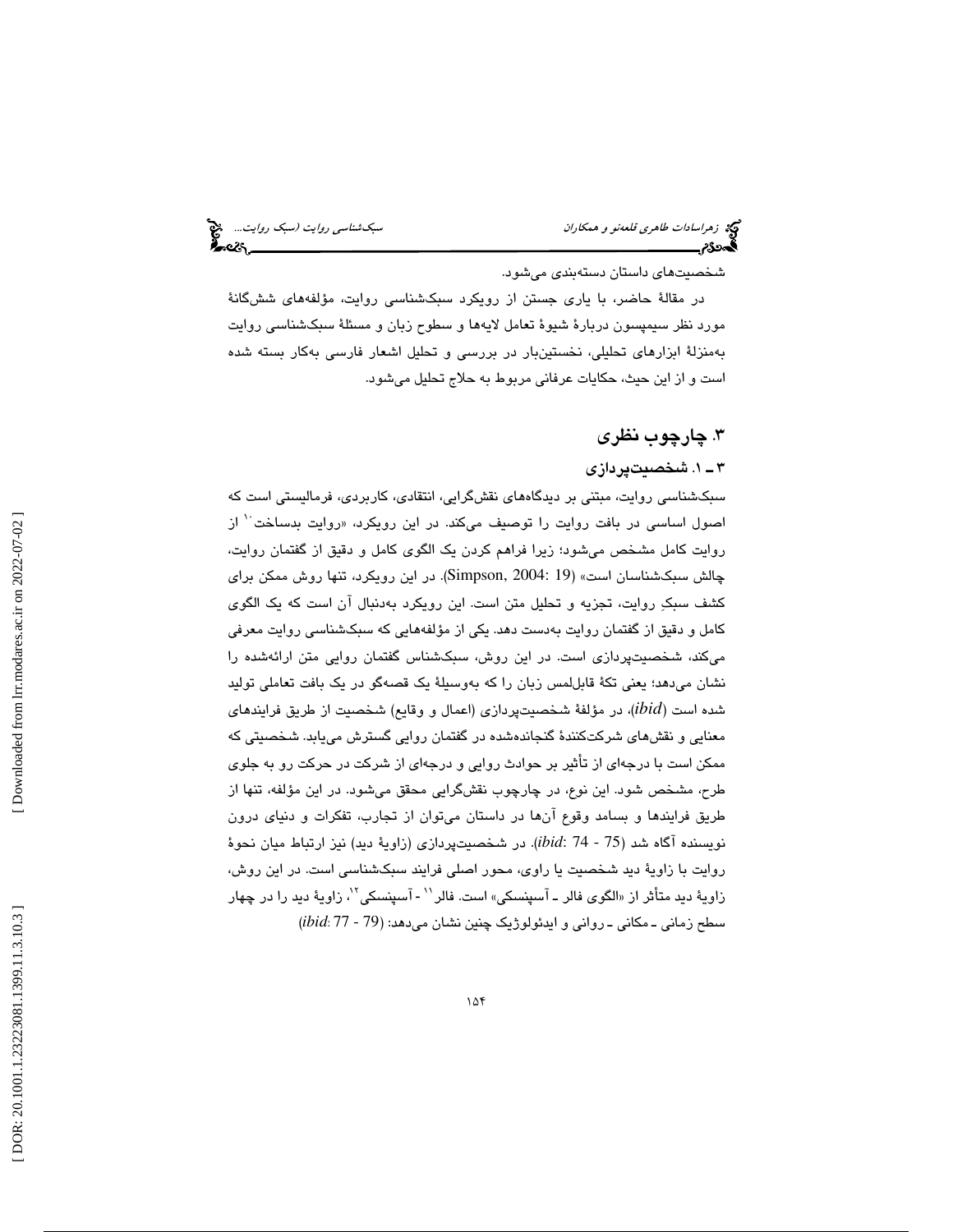

بر اين اساس، در مؤلفهٔ شخصيتپردازی و زاويهٔ ديد ايدئولوژيک به وجهيت مثبت<sup>٧</sup>'، خنثي^` و منفي^` مي رسيم كه درجهٔ شدت و ضعف تمايلات، وظايف، الزامات و عقايد مورد خطاب واقع ميشود.

## . 2ـ 3 رمز زباني ـ جامعهشناختي

در سبكشناسي روايت، موضوعاتي چون گويش فردي، لهجهها و گونهٔ كاربردي يا سياق سخن (گسترهٔ گفتمان، مفهوم گفتمان و شیوهٔ گفتمان) به مباحث سبک و روایت وارد میشود. اين رويكرد در زبانشناسي جديد ريشه دارد كه «به اختلاف لهجهها و گويشها ميپردازد؛ يها چه به راوي، چه به شخصيت ميان روايت نسبت داده شوند. اين مؤلفه يك منبع نظامدهند ة اساسي نهتنها براي روايت، بلكه براي انواع گفتمان ادبي است» ( ,Simpson .( 2004: 21

در مؤلفهٔ رمززبانی ــ جامعهشناختی، «هیچ دو گویندهای از زبان به شیوهای یکسان استفاده نمي و كند هر كس طرز صحبت كردن و رفتار سبكي خاص خودش را دارد» ( :*ibid* 102). اين عقيده، بنا به تعريف سيمپسون «با توجه به اينكه محيطها حامل ويژگيهاي اجتماعی خاص خود هستند، امکانات زبانی کاربران مختلف با توجه به سن، جنس، طبقه، شغل و ... متفاوت ميشود» (*ibid* . (اين امر از رخدادي خبر ميدهد كه

براي سبك فردي خاص يك نفر بهكار ميرود و به آن گويش فردي گفته ميشود. گويشهاي فردي تحت تأثير ريشههاي منطقهاي و پسزمين ة اجتماعي ـ اقتصادي گويندگانشان و شكل گرفته از آنها با تفاوتهايي در دستور و واژگان متمايز ميشوند ( *ibid*( .

در گونة كاربردي نيز به موضوع رعايت سخن به مقتضاي حال و مقتضاي ظاهر پرداخته ميشود كه از مباحث بنيادين علم معاني است .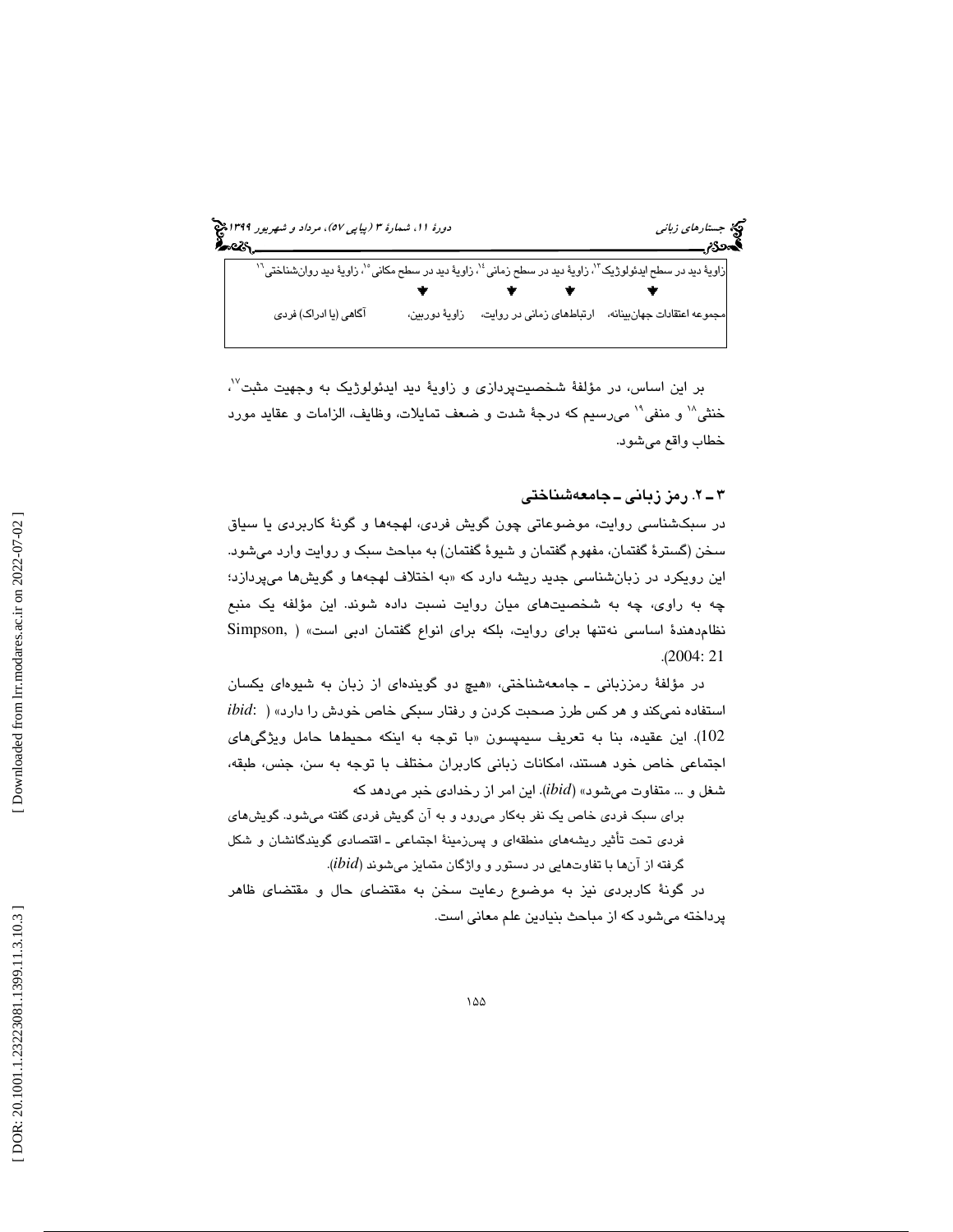عنصر اصلي علم معاني، يعني مقتضاي حال و معاني ثانويه، با بافت برونزباني و معاني ضمني مطابقت ميكند. در هر دو علم، منظور متكلم غيرمستقيم بيان ميشود و ممكن است غرض و هدف گوينده از بيان جمله، معناي صريح و اولية آن نباشد؛ بلكه وي هدفش را در معناي ضمني و ثانويهاي قرار دهد كه بر اساس بافت موقعيتي و مقتضاي حال شنونده است (وفايي و آقابابايي، ١٣٩٤: ١٠ ـ ٩).

## 3ـ 3 . ساختار متني

سيمپسون (2004:21). بەنقل از پراپ و لباو، در نظريهٔ سبکشناسـي روايت خود دو الگوی ساختاري طرح ميكند. در اين مؤلفه، الگوهاي تحليلي خاص بهكاررفته ممكن است جنبههاي اساسي وسيعي از پيوستگي روايت را خطاب كنند يا جنبههاي محدودتر از انسجام روايت را در ساختار داستان بررسي كنند .

بنا به گفتة سيمپسون (*ibid*(، يك مطالع ة سبكشناسانه از ساختار متني ميتواند بر عناصر وسيع طرح يا شناسههاي محدودتر سازمان داستان تمركز كند. به همين ترتيب ، منظور از ساختار متني، چينش و ترتيب واحدهاي مجزاي روايت در ساختار داستان است. بر اساس اين، سيمپسون از دو الگوي تحليلي در داستان استفاده ميكند. درواقع، الگوي پراپ كه از 31 كاركرد براي تجزيه و تحليل داستانهاي پريان شكل ميگيرد 7و نقش شخصيتي ارائه میدهد و الگوی لباو كه مبتنی بر ساختار ششبخشی شامل چكیده، جهتگیری، كنش<br>گرهافكن، ارزیابی، نتیجه و راهحل و پایانه است.

پس در هر مؤلفهاي پيوسته شاهد عناصر و ابزارهايي براي تجزيه و تحليل سبكي هستيم كه از منظر سيمپسون در قالب شش مؤلفه طرح ميشود. در ساختار متني بنا به گفتة سيمپسون (*ibid*(، لباو براي هر روايت كاملاً شكليافته، ساختاري ششبخشي قائل است كه عبارتاند از: چکیده َ ': داستان دربارهٔ چیست؟، جهتگیری' `: پای چه کسی یا چه چیزی در میان است؟ کی و کجا، رویدادی به وقوع پیوست؟، کنش گرهافکن<sup>۲۲</sup>: سپس چه اتفاقی افتاد؟، ارزيابي'': خب حالا كه چه؟ چرا و چگونه اين ماجرا جالب است؟، نتيجه و راهحل'': سرانجام چه اتفاقی افتاد؟ و پایانه°': چطور داستان پایان میپذیرد؟ (*ibid*: 115 تولان، ۱۳۸۲: ۲۵۰ ـ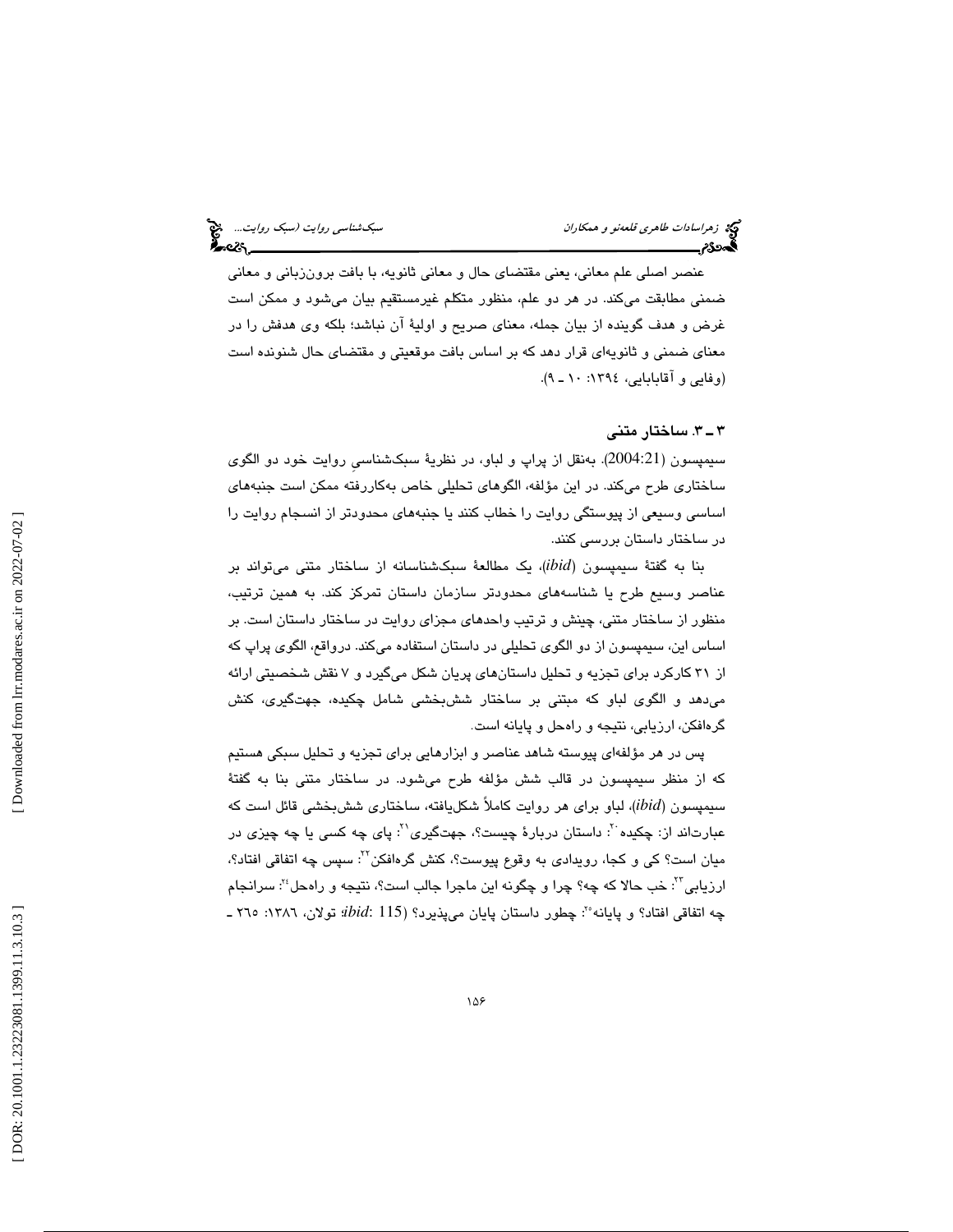٢٦٦). اين الگو براي مطالعهٔ ساختار روايات ادبي كوتاه و روايات درونهگيريشده در روايات بزرگتر بسيار مناسب است و لباو آن را براي تجزيه و تحليل گفتار گويشوران در بافتهاي اجتماعي واقعي ارائه كرد و پيكر ة او شامل صدها روايت شفاهي بود ( ,Simpson (. 2004:114 - 117

#### . 4ـ 3 بينامتنيت

ششمين جزء روايت، مبتني بر شگرد تلميح است؛ چون هر نوشتهاي، در يک خلأ تاريخي و اجتماعی بهوجود نمی|ید؛ بلکه متنها و تصاویر دیگر را چه بهصورت بینامتنیت «ضمنی» و چه بهصورت «بيانيه» بينامتني منعكس ميكند. از يک جنبهٔ خاص، مفهوم بينامتنيت در كاربرد روايياش با مفهوم رمززباني ــ جامعهشناختي تداخل دارد. اگرچه بينامتنيت شامل اشاره به متون ديگر و خارج از متن اصلي نيز هست، در حالي كه رمززباني ـ جامعهشناختي بهطور-كلي بيشتر به تنوع يا تنوعات زباني اشاره دارد كه در آنها يا از طريق آنها توسعه داده ميشود (21 :*ibid* .(

## . حكايات حلاج 4

حکايت اول (حلاج بر سردار): <sup>٢٦</sup> زمانی که حلاج را بهسر دار ميبرند، تنها سخنی که به زبان میاورد، «اناالحق» است؛ اما دریغا که کسی عمق کلام او را درنمییابد و به همین سبب چهار دست و پاي او را قطع ميكنند. در اين حال، حلاج ـ كه خون بسياري از دست داده ـ زردروي ميشود. او براي اينكه مردم گمان نبرند ترسيده است، دست بريدهاش را به صورتش ميزند تا سرخي خون، صورتش را سرخ كند؛ زيرا معتقد است حتي به اندازة سر مويي واهمه ندارد. سپس راوي از شجاعت مردان حق ـ كه در پاي چوبة دار هيچ هراسي به دل راه نميدهند ـ ميگويد؛ زيرا جهان در نظر امثال آنان بيارزش است. بنابراين، از بر سر دار رفتن نيز ترسي ندارند (عطار، :1387 335 ).

حکايت دوم (طشت خاکستر و آمدن عاشق): <sup>۲۷</sup> زمانی که حلاج را در آتش میسوزانند، شخص عاشقي ـ در حالي كه چوبي بهدست دارد ـ از راه ميرسد و بر سر طشت خاكستر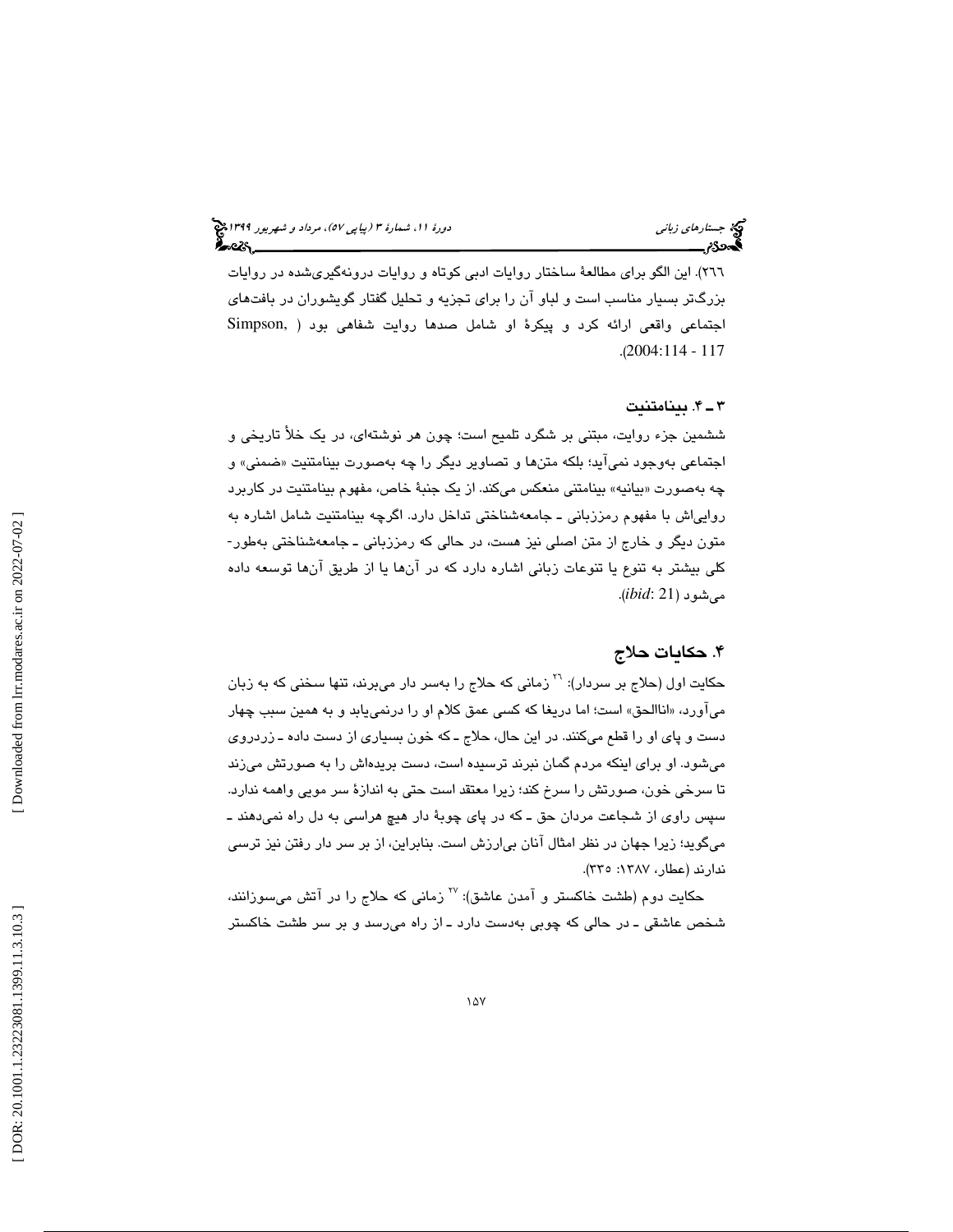ميرود و شروع به شكواييه ميكند و در ميان خاكستر بهدنبال حلاج ميگردد. سپس راوي، مخاطب را از زندگي اين دنيا ـ كه افسانهاي بيش نيست ـ برحذر ميدارد و در بيان جايگاه حقيقي موجودات كه اين سراي خاكي جاي آنان نيست و اصل كه بايد پاك باشد كه اگر پاك باشد ديگر فرقي نميكند فرعي وجود داشته باشد يا نه، همانند خورشيد حقيقي كه بر دوام است و مهم نيست سايه بماند يا نه، مطالبي بيان ميدارد (*همان: ٤*٢٧).

حکايت سوم (حلاج با سر بريده در خواب):^` عدهای حلاج را شب.هنگام، در حالی که سر بريدهاش را بهدست گرفته و جام گلابي به همراه دارد، در خواب ميبينند و از او ميپرسند، سرت براي چه بريده است و حالت چگونه است؟ و اين جام در دستت براي چيست؟ او نيز پاسخ ميدهد كه سلطانِ حق اين جام را تنها بهدست كسي ميدهد كه از قيد سر و جان گذشته باشد؛ زيرا در راه وصال بايد جسم و جان را فدا كرد و در اسم حق مستغرق شد تا جان نورانی شود (عطار، ۱۳۸۸: ۱۱٦).

## ۵. تحليل حكايات با الگوی سبکشناسی روايت «سيمپسون»

در چند بيت ابتدايي اين سه حكايت، خلاصهاي از داستانها روايت شده است. به اين صورت كه در حكايت اول، حلاج بر دار برده ميشود؛ در حكايت دوم، حلاج در آتش سوزانده ميشود و در حكايت سوم، حلاج سرش بريده ميشود. صداي حلاج در هر سه روايت آزاديخواهانه است. شركتكنندگان داستان اول در سكوت بهسر ميبرند. در داستان دوم عاشق بهدنبال حلاج ميگردد و در داستان سوم عدهاي با حلاج گفتوگو ميكنند.

## 1ـ 5 . شخصيتپردازي

آنچه در اين سه حكايت از منظر شخصيتپردازي (اعمال و وقايع) ديده ميشود، وجود انواع فرايندهاست: الف) فرايندهاي مادي (شدن به معناي رفتن، انداختن دست و پا به معناي بريدن، خون ريختن بهمعناي كشتن، درماليدن، گلگونه كردن، در نظر امدن، نهادن): در داستان «حلاج ، (سوخته شدن به معناي سوختن، آمدن، شوريدن، محوشدن، ماندن): در داستان بر سر دار» طشت خاكستر حلاج و آمدن عاشق» و (بريدن، جام دادن، نوش كردن، ماندن): در داستان » حلاج با سر بريده». در بافت روايي متعلق به حلاج، فراواني اين نوع فرايند طبيعي است؛ زيرا با »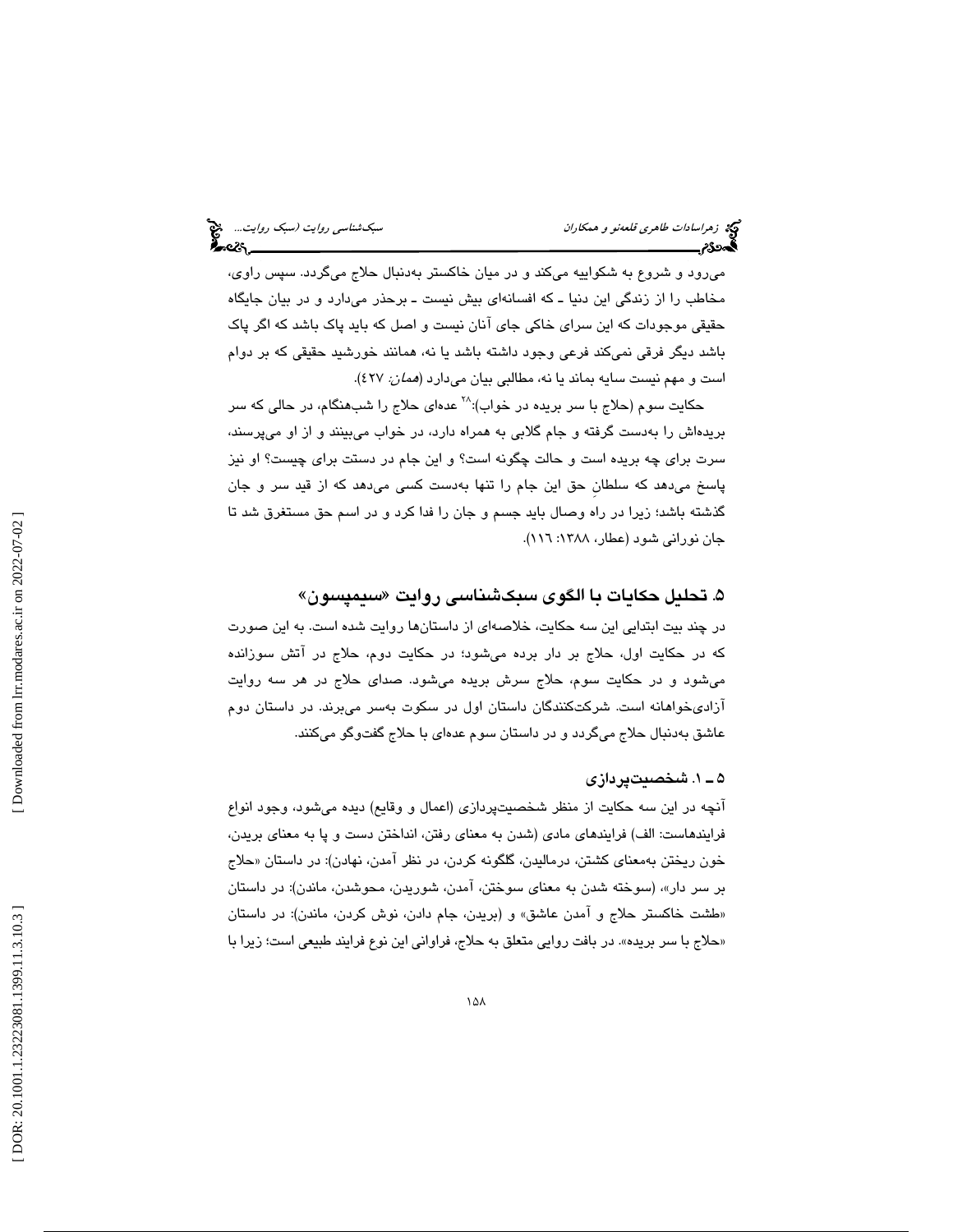توجه به كنشهاي حلاج و رخدادها و وقايعي كه اتفاق ميافتد، شاهد افعالي هستيم كه از سوي كنشگر يا كنشگران دلالت بر انجام كاري دارد؛ ب) در فضاي فرايندهاي كلامي شاهد (بر زبان رفتن به معناي حرف زدن، گفتن و زبان گشودن) هستيم كه نقش مشاركتي گويندة سخن را در روايت نشان ميدهد؛ ج) فرايندهاي ذهني (ترسيدن، بيم داشتن، در تموز افتادن، نشناختن، ظن بردن): در داستان «حلاج بر سر دار»، (دانستن، دیدن، شنیدن): در داستان «طشت خاكستر حلاج و آمدن عاشق» و (ديدن، فراموش كردن، درباختن، نگونسار شدن، درباختن) در داستان حلاج با سر بريده در خواب» نيز دلالتگر شناخت و ادراك شخصيتهاي داستان است و د) » فرایند رفتاری (نشستن): در داستان «طشت خاكستر حلاج و امدن عاشق» و «حلاج با سر بريده در خواب» نيز نقش رفتارگر را در روايات بازگو ميكند.

چند ويژگي اين خصيصه اين است كه ميزان مشاركت شخصيتهاي داستان را آشكار ميسازد. در فرايند مادي نقش كنشگران، در فرايندهاي كلامي نقش گوينده، در فرايندهاي ذهني نقش حسگر و در فرايندهاي رفتاري نقش رفتارگر را نشان ميدهد. بر همين اساس، كنشگر حكايات حلاج افرادي ناشناس، حلاج و عاشق هستند. گوينده حلاج و عاشق است. حسگر تماشاگران و مخاطبان هستند. رفتارگر عاشقي است كه بر سر طشت خاكستر حلاج مينشيند و نشستن موج دريا استعارهاي از رسيدن به حقيقت و مقامي است كه حلاج به آن دست يافته است.

درواقع، از منظر شخصيتپردازي (زاوية ديد)، انواع زاوية ديد ايدئولوژيك، زماني، مكاني و رواني در حكايات حلاج واكاوي ميشود. هدف عطار بيان واقعيت وجودي حلاج در روزگاري است كه از منظر بايدها و نبايدهاي حاكم، فاش شدن رموز و اسرار الهي بر اي مردم بيخبر، جرم انگاشته ميشده است. عطار اين بخشها را با عبارتي همچون «چون زبان او همي نشناختند»، روايت ميكند كه همين تفكر غالب بر جامعهٔ حلاج است كه سخنانش در آن روزگار گناهي بس بزرگ بوده است. بنابراين ، چارهاي جز اين نيست كه به ستيز با حلاج برآيند. به بيان ديگر، عطار يكبار حلاج را در حالي كه به دار آويخته و دست و پايش را بريدهاند، (چار دست و پاى او انداختند). يكبار در حالي كه او را در طشت خاكسترى سوزاندهاند (گشت ان حلاج کلی سوخته) و در روایتی دیگر با سر بریده (بریده سر به کف با جام جلاب) توصيف ميكند. درواقع، عطار واقعهٔ تاريخي بر دار شدن حلاج را داستانوار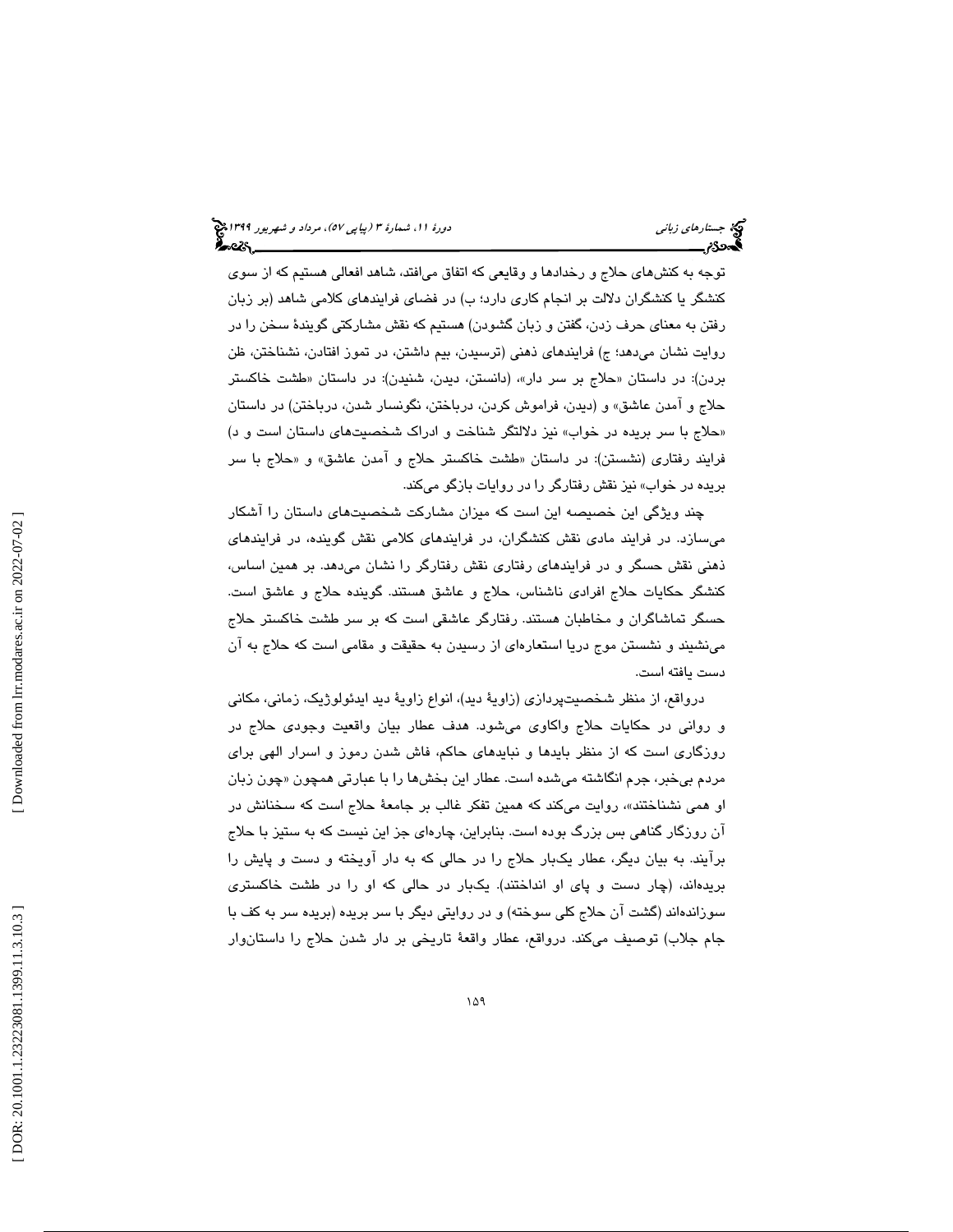بيان ميكند. به علاوه، صداي فرياد عطار براي دعوت به دنياگريزي، وارستگي و بينيازي، گمگشتگي و ناديده انگاشتن خود كه از گوشه و كنار هر كدام از روايتها شنيده ميشود، بيانگر زاويۀ ديد ايدئولوژيكي است.

علاوه بر اين، در زاوية ديد زماني نيز چون هر سه حكايت حول محور شخصيت حلاج است، به زمان خاصي اشاره نميشود. بعد ديگر زمان روايت، در كاربرد افعال گذشته است كه به تاريخ واقعي روايت، يعني حدود سالهاي ٢٠٩ق پيوند ميخورد. نمونهاي از اين زاويهٔ ديد زماني را در توصيف راوي از حال و روز حلاج يا شخصيتهاي ديگر ميتوان ديد كه چراغ زمان روايت از گذشته به حال روشن ميشود. در پايانبند يها ذهنيت عطار از زبان راو ي داناي كل نصيحتوار، نويدبخش و روشنگرانه مخاطب را با مكث و تعليق ي خواستني همراه ميسازد. درنگ توصيفي مثال ديگري از اين زاوية ديد است و تداوم متن در حكايات طولانيتر از تداوم داستان است. البته، در حكايت دوم (طشت خاكستر حلاج و آمدن عاشق) روايت خلاصه و فشرده بيان ميشود.

طبيعتاً از منظر زاوية ديد مكاني و رواني اشاره به مكان چندان موضوعيت ندارد؛ چون تبيين جايگاه و مقام حلاج مدنظر نويسنده است. در بررسي زاوية ديد روانشناختي نوع زاويهٔ ديد بررسى مىشود. زاويهٔ ديد در حكايت «حلاج بر سر دار» و «حلاج با سر بريده در ، سوم شخص بازتابگر است؛ زيرا روايت مربوط به شخصيتي در درون داستان است خواب» و از طريق هوشياري وي روايت ميشود. به اين صورت كه فقط آنچه او ميبيند روايت میشود. همچنین، زاویهٔ دید در حکایت «طشت خاکستر حلاج و امدن عاشق» سوم شخص روايتگر است؛ زيرا روايتگر غيرشخصي، وابسته به هيچ اويي نيست و زاوية ديد هيچ اوي خاصي در درون داستان انتخاب نميشود؛ بلكه به ما گفته ميشود كه آنها، يعني يك يا چند نفري كه از بيرون ديده ميشوند، چه كارهايي انجام ميدهند و چه چيزهايي ميگويند .( Simpson, 1993: 55 )

فالر در بررسيهاي خود براي انواع وجه، معادلهاي دستوري متنوعي قرار ميدهد؛ از جملة آنها ميتوان به جمله، افعال كمكي وجهي، قيدهاي وجهي يا قيدهاي جمله، قيدها و صفات ارزشگذارانه، جملات تعميمدهنده، افعال شناختي و ادراكي و نظاير آن اشاره كرد 45 :*ibid*(. درواقع، وجهيت در حكايات حلاج چند ويژگي دارد: اول، چون راوي با گفتار )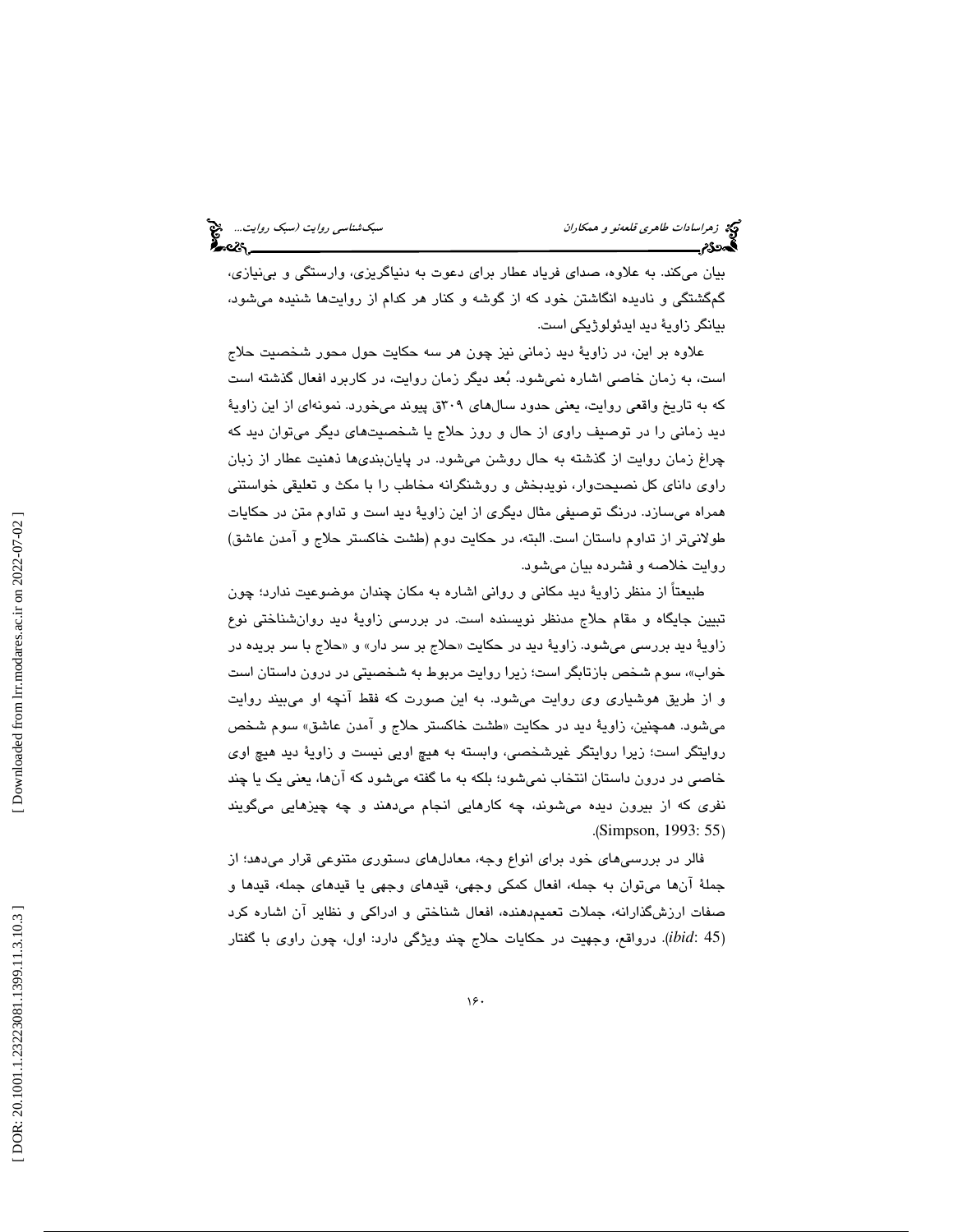مستقيم احساسات و حالات حلاج و شخصيت عاشق را روايت ميكند، وجهيت مثبت است. اين وجهيت در (وجه امري و تمنايي، صفات و قيدهاي ارزيابي كننده، عقيده و جملات عام) مشهود است. نمونهٔ برجستهٔ جملات بیانگر عقیده: «گفت: چون گلگونه مرد است خون/ روی خود گلگونهتر كردم كنون» (عطار، ۱۳۸۷: ۳۳۰). عقیده به اینكه شرف و مردانگی انسان در گرو شجاعت اوست، سبب میشود که حلاج صورتش را سرخ نگه دارد. «بدو گفتند: چونی سربریده؟/ بگو تا چیست این جام گزیده؟»/ چنین گفت او که «سلطان نکونام/ به دست سربریده میدهد جام» (عطار، ۱۳۸۸، ۱۱٦). همچنین، باور به این حقیقت که در راه رسیدن به وصال حق بايد دست از جان كشيد؛

سالك چون سالك مطلق شود و مجرد از سايه، بي من و ما در آفتاب حق غرقه شود و در قعر درياي او گم گردد، او را پرواي تبرا و تولا و امروز و فردا و شرك و توحيد نيست و انديشيدن به آن همه اظهار هستي و وجود است و اينجاست كه توحيد نيز حجاب راه است (صارمي، ١٣٨٦: ٢٠٧).

در مثال دیگر: «کسی این جام معنی میکند نوش/ که کرده است او سر خود را فراموش/ نخستين، جسم خود را اسم درباز/ پس آنگه جان ز بعد جسم درباز» (عطار، ۱۳۸۸: ۱۱٦). مردن از خويشتن است و از جهان مادي دل بريدن و هر كه پيش از اجل از خويش بميرد، او » را بقاي جاودان است» (صارمي، 1389 :2 / 431). اين مفهوم بر اين عقيده تأكيد دارد كه بايد دست از جان كشيد تا به حقيقت دست يافت. نمونهجملات عام (تعميمدهنده): «تا نباشم زرد در چشم كسى/ سرخ رويى باشدم اينجا كسى/ هر كه من زرد ايم در نظر/ ظن برد كاينجا بترسیدم مگر» (عطار، ۱۳۸۷: ۳۳۰). ترس موضوع عامی است و در این باره حلاج قصد ندارد كه ديگري از صورت زرد او برداشت ترس كند. لذا، حلاج از صورت رنگپريده، تعميم به ترس ميكند.

نمونة كاربرد فعلهاي وجه امري و تمنايي با واژگاني كه حاكي از ميل و آرزوي گويندهاند: « وانگهي ميگفت برگوييد راست / كان كه خوش ميزد انالحق او كجاست؟» (عطار، ١٣٨٧، ٤٢٧). در چنين بينشي درخواست و تمناي عاشق براي ديدار با حلاج تماشايي است.

وجه ادراكي بهنوعي زيرمجموعة وجه شناختي است؛ با اين تفاوت كه اين نوع، شامل ميزان تعهد گوينده نسبت به درستي گزارهاي با ارجاع به ادراكهاي انسان، بهويژه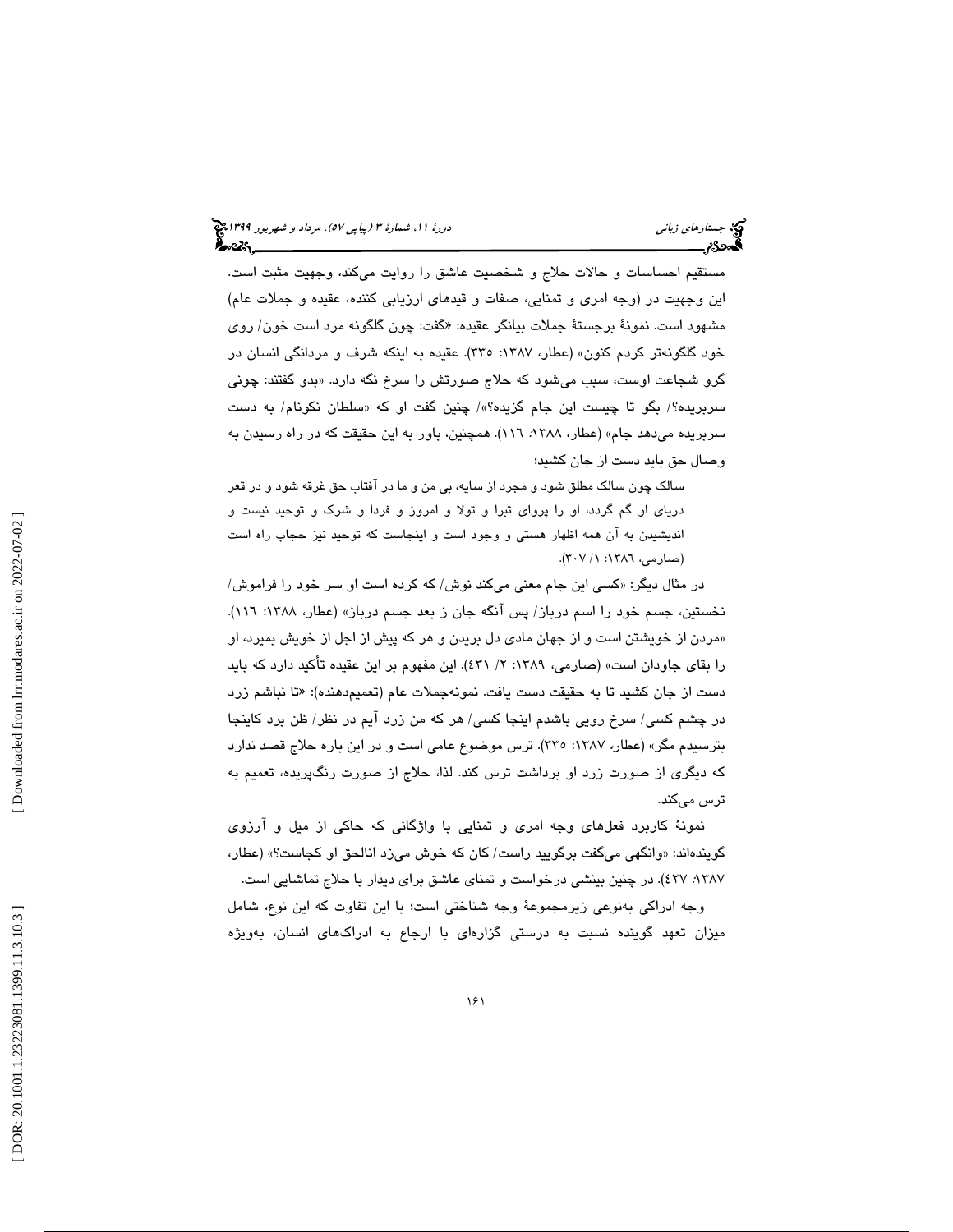ادراكـهاى ديدارى است (Perkins, 1983: 81). نمونهٔ كاربرد كلمات احساسى: صفات، قيدهاى ارزيابي كننده و افعالي كه گزارشگر افكار و ادراكات و واكنشها هستند: «به شب حلاج را دیدند در خواب/ بریده سر به کف، با جام جلاب» (عطار، ۱۳۸۸: ۱۱7). در این حالت، عدهای گزارشگر اتفاقاتي هستند كه در عالم خواب ديدهاند.

#### 2ـ 5 . رمززباني ـ جامعهشناختي

مؤلفة ديگر سبكشناسي روايت، رمززباني ـ جامعهشناختي است كه منبع نظامدهند ة اساسي نه تنها براي روايت، بلكه براي انواع گفتمان ادبي است. اصطلاح رمزگرداني معمولاً براي بيان جابهجاييها ميان زبانهاي متمايز در يك متن بهكار ميرود و رمزگرداني ادبي يك شگرد پيچيده است كه حركت ميان حوز ة نفوذهاي مختلف را نشان ميدهد و پيامدهاي مهمي براي طيف وسيعي از مقاصد مضموني دارد. آثار ادبي كه در محدودهٔ يک زبان واحد هم باقي ميمانند ممكن است تنوع مشخصي را در چارچوب كاربردشان از رمززباني ـ جامعهشناختي نشان دهند (Simpson, 2004: 102). اين تفاوتها در دستور و واژگان در گويش فردی مطرح ميشود. «مي» و «همي» براي افادهٔ معني استمرار در اول فعل افزوده ميشود؛ مانند: ميرفت، هميرفت. گاه در قديم بين فعل و «مي» يا «همي» باي زايد نيز مي!مده است؛ مانند ميبرفت، هميبرفت و گاهي نون نفي مانند ميندانم، همي ندانم و گاه يك كلمه يا چند كلمه بين علامت استمرار و فعل فاصله ميشده است (قريب و همكاران، :1392 207). گاهي نيز در اخباری پس از «می»، «ب» می|وردهاند (خیامپور، ۱۳۸۹: ۸۱). برای نمونه، «چون شد ان حلاج بر دار آن زمان/ جز انالحق مينرفتش بر زفان/ چون زفان او همينشناختند/ چار دست و پاي او انداختند» (عطار، :1387 335) مثالي از اين گويش فردي است.

در دو مثال قبلي به ويژگيها و نشان ههاي زباني اشاره شد؛ اما از اين پس، تغييرات واژگاني در بافت گفتمان با توجه به مضمون عرفاني حکايت بيان ميشود. براي نمونه، «پس زفان بگشاد همچون آتشي/ باز ميشوريد خاكستر خوشي/ وانگهي ميگفت برگوييد راست/ كان كه خوش مىزد انالحق او كجاست؟» (*همان*: ٤٢٧) واژگان بهكار رفته عكسالعمل عاشق بعد از رويارويي با خاكستر معشوق (حلاج) و يافتن نشاني از او را بيان ميكند كه بسيار با بافت عارفانه داستان همخواني دارد.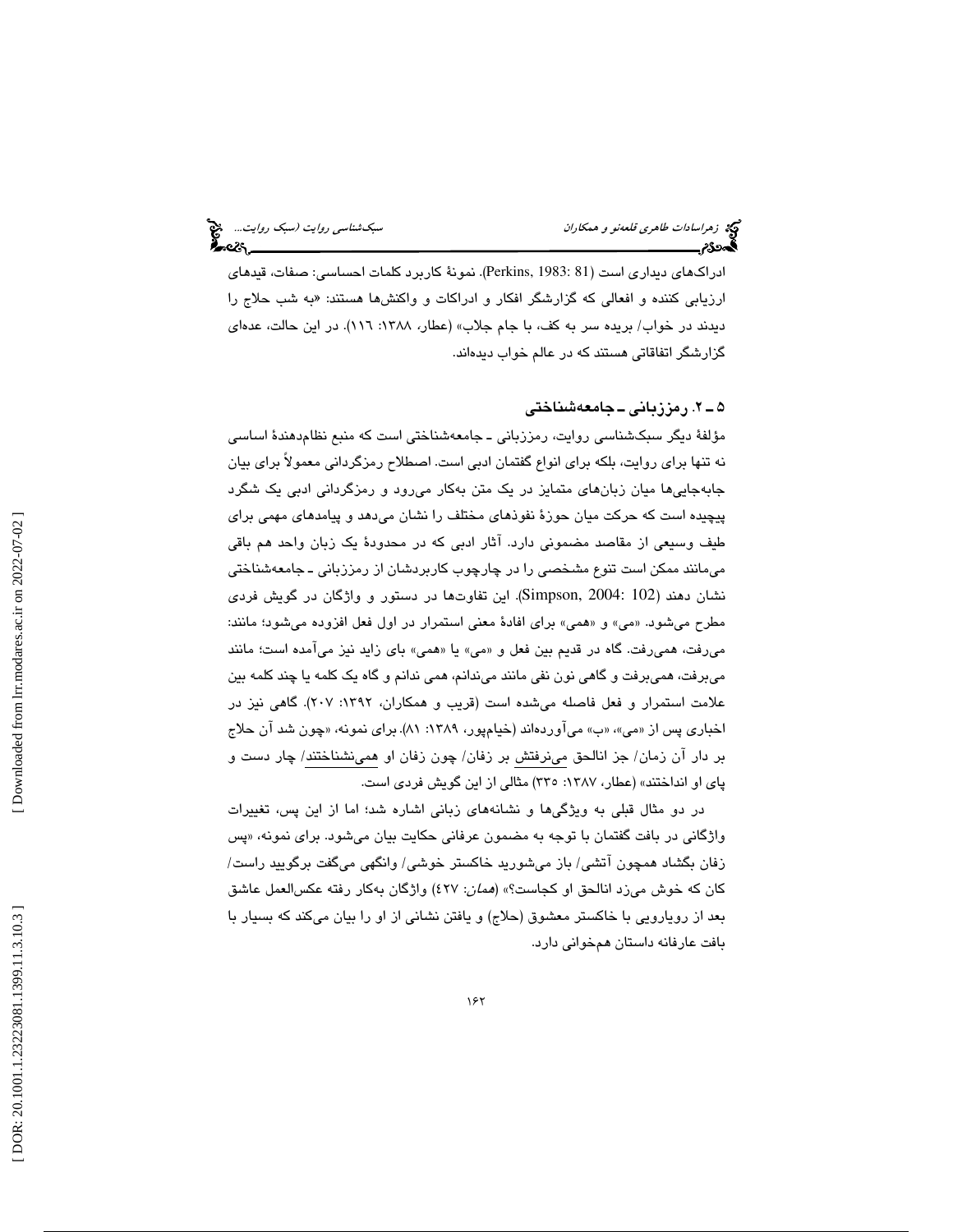موضوع گفتمان در حكايات حلاج، نحوة كشته شدن او نيست؛ بلكه موضوع بر سر از- جانگذشتگي و روحية آزادگي است كه سبب ميشود او هر نوع سختياي را بهجان بخرد. در مفهوم گفتمان نيز ارتباط حلاج با خدا در جايگاهي است كه او متوجه درد نيست؛ بلكه نگران اين است كه مردم از رنگ رخسارش گمان كنند ترسيده است. بنابراين، با همان خوني كه از بدنش ريخته است، سعي دارد تا صورتش را سرخ نگه دارد. اعتقاد او تا اندازهاي است كه وقتي در خواب كسي ميآيد نيز همين انديشه را القا ميكند. او نهتنها نگران ازدست دادن سر خود نيست؛ بلكه رسيدن به اين جايگاه را كار وارستگان ميداند. در باب شيوة گفتمان كه تكگويي است يا بر اساس مكالمه، بايد گفت كه در حكايت «حلاج بر سر دار» و «طشت خاكستر»، شيوۀ گفتمان تكگويى است؛ اما در حكايت حلاج «با سر بريده در خواب» روايت به شيوة مكالمه است.

#### 3ـ 5 . ساختارمتني

هر سه حکايت حلاج در قالب «ساختار متنی» لباو بررس*ی* میشود. اولین گام بررس*ی* چکیده است. براي تحقق اين هدف بايد بدانيم داستان دربارة چيست. عطار كوشيده است براي حقيقتبخشي به واقعهٔ تاريخي حلاج چند روايت مختلف را در اين باره بيان كند. داستان «حلاج بر سر دار» در همان ابيات ابتدايي مضمون بردار شدن حلاج و بريدن اجزاي بدن او را بهدليل «اناالحق» گفتن بيان ميكند. در «طشت خاكستر حلاج و امدن عاشق» داستان با يک عبارت خبري تكاندهنده، يعني سوخته شدن حلاج آغاز ميشود و وضعيت عاشق ي كه وقتي به زيارت حلاج مي|يد كه ديگر كار از كار گذشته است و او را سوزاندهاند. داستان «حلاج با سر بريده در خواب» نيز چكيده ندارد و در چند بيت داستان روايت ميشود . گام دوم، براي تحقق جهتگيري بايد متوجه شويم پاي چه كسي يا چه چيزي در ميان است و كي و كجا رویدادی به وقوع پیوسته است. در داستان «حلاج بر سر دار» بهدار آویختن حلاج بازگو مي شود؛ اما از زمان و مكان خاصي صحبت به ميان نميآيد. در داستان «طشت خاكستر حلاج و آمدن عاشق» طشت خاكستر شده حلاج و عاشق در مكاني نامشخص هستند. در داستان «حلاج با سر بریده در خواب»، عدهای در عالم خواب با حلاج مواجه میشوند. گام سوم، برای دریافت اینکه سپس چه اتفاقی افتاد بهدنبال کنش گرهافکن هستیم. در داستان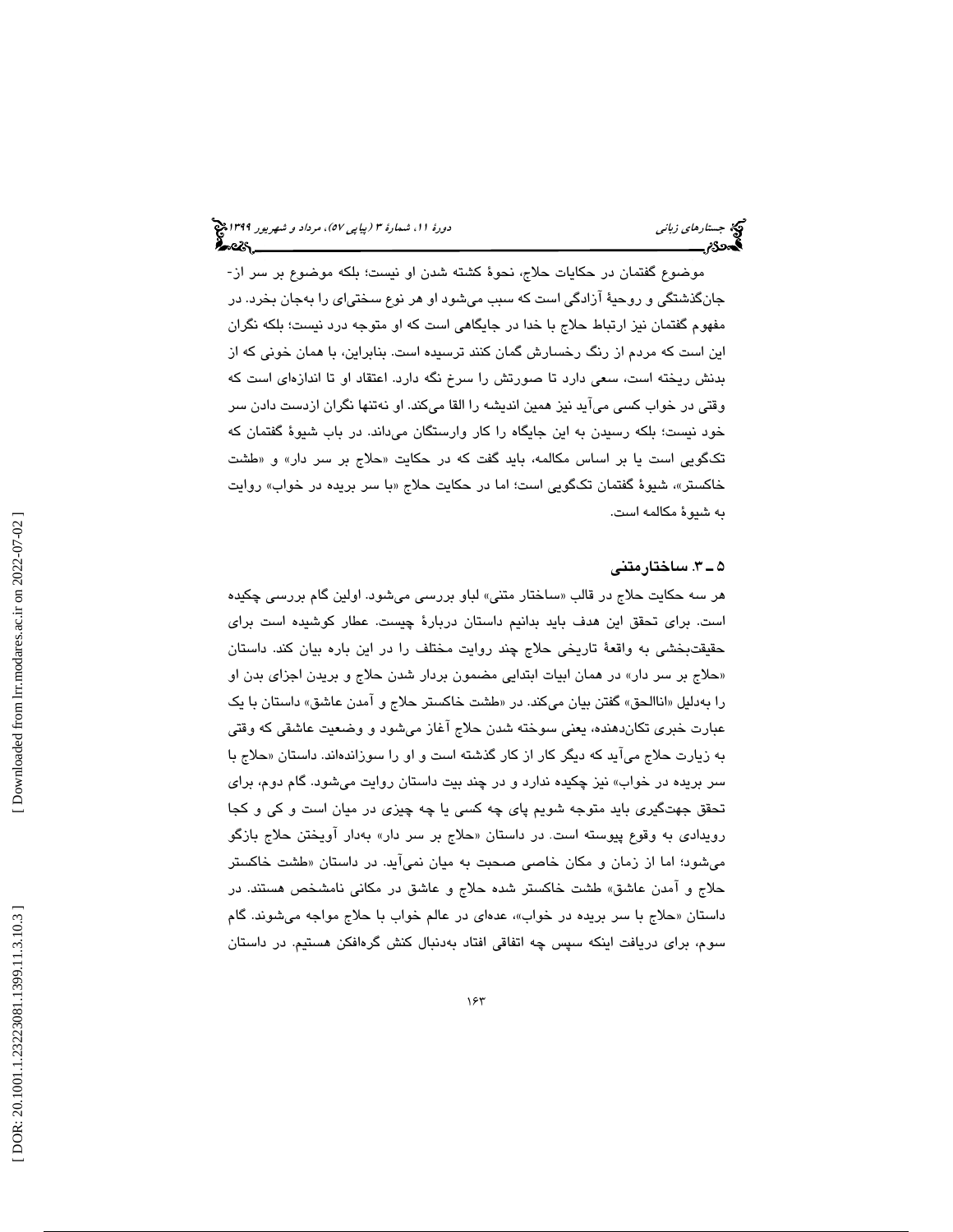«حلاج بر سر دار» سخن شطحگويانهٔ «اناالحق» حلاج به مجازات او منجر شده است. مجازاتی كه به اعدام و مثله كردن بدن او انجاميده و صورت او را زرد و نزار كرده است. در داستان «طشت خاكستر حلاج و امدن عاشق»، گره عاشقی است كه به موقع به زیارت معشوقش نيامده و وقتی رسيده است كه حلاج را سوزاندهاند. در داستان «حلاج با سر بريده در خواب ،» سر حلاج و جام گلاب در كف دستش موضوع هنرمندانهاي است كه عطار آن را ساخته تا بار سنگين مسئوليت بر دوش حلاج را براي عدهاي بازگو كند. گام چهارم، ارزيابي بهدنبال این است که بفهمد چرا و چگونه این ماجرا جالب میشود. در داستان «حلاج بر سر دار»، حركت و جنب و جوش حلاج براي پنهان كردن زردي صورتش به اين دليل كه نمیخواهد مردم گمان كنند او ترسیده است. در داستان «طشت خاكستر حلاج و امدن عاشق»، نشستن عاشق كنار خاكسترهاي حلاج و زير و رو كردن خاكسترها جالب توجه است. در داستان «حلاج با سر بريده در خواب» ارزيابي مشاهده نميشود. گام پنجم، نتيجه و راهحل شاهد اتفاقی است که در پایان داستان رخ میدهد. در داستان «حلاج بر سر دار»، حلاج مقداري از خونش را به صورتش ميمالد تا در نظر مردم سرخرو بهنظر آيد. در داستان «طشت خاكستر حلاج و امدن عاشق»، نتيجه و راهحل شكل نميگيرد. در داستان «حلاج با سر بريده در خواب»، صحبتهای حلاج يا راوی که بايد برای دستيابی به جام معني ، از جسم و جان گذشت راهحل نهايي است. گام ششم، پايانه درواقع ترسيمكنندة اين است كه چطور داستان پايان ميپذيرد. روال پايانبنديهاي خاص عطار در هر سه داستان نصيحت و اندرزگويي دقيق و دردمندانه است.

## 4ـ 5 . بينامتنيت

 بر اساس معيارهاي بينامتنيت متداولترين نوع ، مربوط به تأثيرپذيري يك داستان از داستان ديگر است. در ت*ذكرهالاولياء* كه بيشتر حكايات مربوط به عرفا بيان شده است، گا*هي* حكايات با جزئيات بيشتري معرفي ميشوند. با دقت در بينامتنيت حكايتهاي مشايخ ميتوان دريافت كه حتي حكاياتي كه گمان ميرود به قلم سنايي، عطار و مولوي نوشته شده باشند، نشاني و ردپايي از متون و آثار ديگر را با خود به همراه دارند؛ ليكن فهم بينامتنيت حكايات نقش مؤثري در تعيين سرمنشأ داستانها خواهد داشت و اين، خود نشان ميدهد كه انتخاب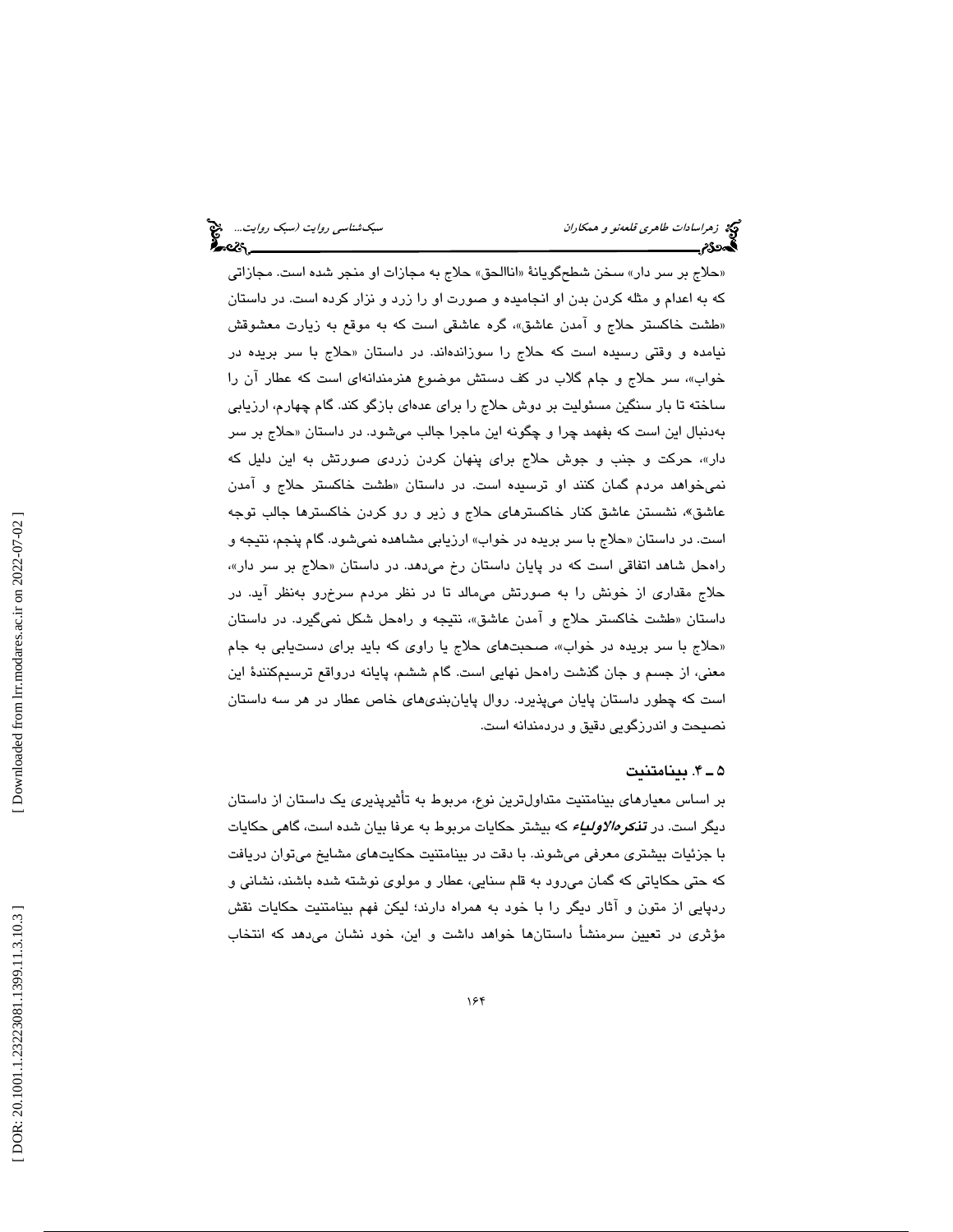واژگان، شخصيتها و موقعيت يك داستان تا چه اندازه با اصل آن در متون ديگر شباهت يا تفاوت داشته است.

الف) حکايت «حلاج بر سر دار» که در **منطقالطیر** آمده و پیشتر تحلیل شد، در تذكرهالاولياء اينگونه آمده است:

پس دستش جدا کردند. خندهای بزد. گفتند: «خنده چیست؟» گفت: «دست از آدمی بازکردن آسان است. مرد آن است كه دست صفات - كه كلاه همت از تارک عرش درمیكشد - قطع كند». پس پاهايش ببريدند. تبسمي كرد. گفت: «بدين پاي سفر خاكي ميكردم. قدمي ديگر لازم كه هم اكنون سفر هر دو عالم بكند. اگر توانيد ان قدم را ببريد». پس دو دست بريده خونالود در روي درماليد تا هر دو ساعد و روي خونآلود كرد. گفتند: « اين چرا كردي؟» گفت: خون بسيار از من برفت و دانم كه رويم زرد شده باشد. شما پنداريد كه زردي روي من از ترس است. خون در روي ماليدم تا در چشم شما سرخروي باشم كه گلگونه مردان خون ايشان است... (عطار، 1905 :2/ 143 ).

اصل حكايت در آفرينش و تاريخ مطهر بن طاهر مقدسي اينگونه آمده است كه وقتي دست بابک خرم دين را بريدند، «خون بر صورتش ماليد و خنديد و چنان نمود که وي از بريدن دسته رنج نميبرد و روانش از اين كار هيچ گونه احساسي نميكند» (مقدسي، ۱۳۹۲:  $(9V) / 7$ 

افزودهها و كاستیهای این حكایت در مقایسه با روایت *منطق/لطبر ع*بارت است از: ۱. در روایت *منطق/لطیر ب*ه انالحق گفتن حلاج اشاره شده است.

۲. در روايت **تن***كرهالاولىياء* **و** *آف<b>رىينش و تـارىـخ* بـه خنده زدن حلاج و بـابک خرم.دين اشاره شده است.

۳. در **ت***ذکرهالاولیاء* بریدن دست و پای حلاج مرحله به مرحله اتفاق میافتد، در صورتی که در *منط<i>قالطی***ر** به یکباره چهار دستوپای حلاج بریده میشود.

ب) حکایت «حلاج با سر بریده در خواب» که در *اسرارنامه آ*مده، در **تن***کرهالاولیاء* **ا**ین-گونه آورده شده است: «و يكي ديگر (حلاج را) به خواب ديد كه در قيامت ايستاده، جامي در دست و سر بر تن نه. گفت: اين چيست؟ گفت: او جام به دست سربريدگان ميدهد ( » عطار ،  $. (120 / 7 : 190$ 

اين حكايت در مقايسه با روايت *اسرارنامه عب*ارت است از: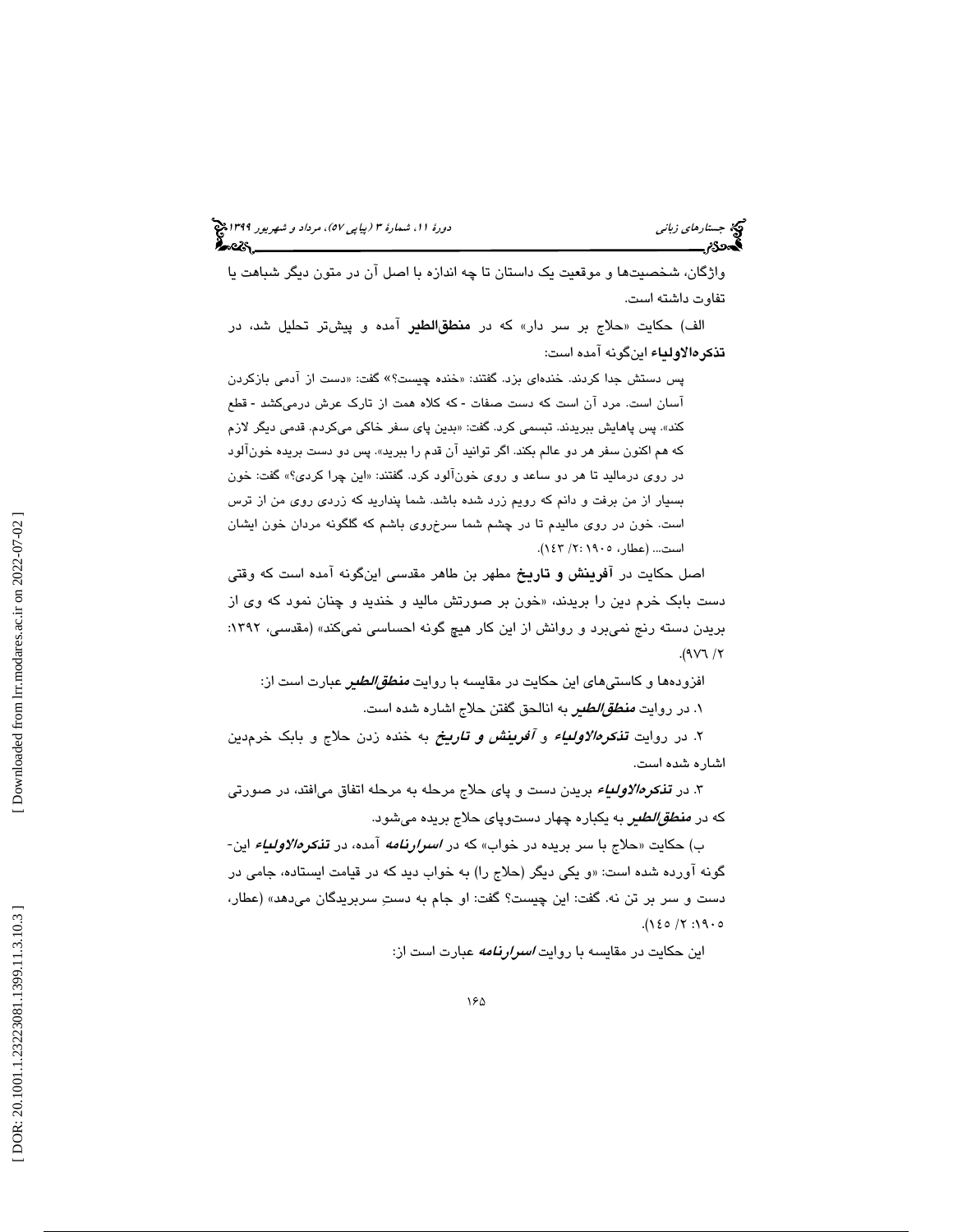۱. در روايت *اسرارنامه*، عدهای خواب حلاج را ديدهاند؛ اما در روايت **تن***کرهالاولىياء* **گ**ويى يكي او را در خواب ديده است.

۲. در روایت **تـ***ذکرهالاولـیاء،* **م**کان قیامت عنوان شده است؛ اما در *اسـرارنـامه* به مکان اشاره نشده است.

۳. در روایت *اسرارنامه*، عطار به تفصیل دربارهٔ جام و شرایط کسی که جام به او تعلق ميگيرد، توضيح ميدهد.

## . 6 نتيجه

فرضية اصلي پژوهش حاضر اين بود كه با بررسي مؤلفههاي گفتمان روايت سيمپسون ميتوان ويژگيهاي سبكي روايي حكايات را مشخص كرد. لذا، بررسي و تحليل بافت اين سه روايت نشان داد كه در مجموع فرايندهاي مادي با كاربرد 16 مورد عملكرد بيشتري از فرايند كلامي با 3 مورد، فرايند ذهني با 13 مورد و فرايند رفتاري با 1 مورد داشته است. بررسي اين سه حكايت از منظر شخصيتپردازي (اعمال و وقايع) نشان داد كه تفاوت در ميزان عملكرد فرايندها دلالتگر ميزان مشاركت شخصيتهاي داستان در بافت روايت است. همچنين، بررسي ميزان مشاركت شخصيتها در بافت روايت تنها از اين طريق تحقق مييابد.

نتايج اين پژوهش همسو با نتايج رضويان و آقاگلزاده (1391) است. آنها در پژوهش خود اشاره كردند كه چوبك در داستانهايش بهترتيب از فرايندهاي مادي، رابطهاي و رفتاري بيش از ساير فرايندها استفاده ميكند و نتيجه ميگيرد شخصيتهاي داستانهاي چوبك كنشگرهايي رفتارگرا هستند.

درخصوص بررسی زاويۀ ديد ايدئولوژيک نيز عبارتی همچون «چون زبان او همی نشناختند» تفكر غالب بر جامعة حلاج را بيان مي كند. نمونة زاوية ديد زماني در سه گفتمان روايت با استفاده از «كاربرد افعال گذشته»، «درنگ توصيفي» و «تداوم متن» در دو روايت ديده ميشود و در مورد روايت «طشت خاكستر و امدن عاشق» رد ميشود. در مورد زاويهٔ ديد رواني هر سه گفتمان روايي جايگاه والاي حلاج را تأييد ميكنند. زاوية ديد در هر سه حكايت سوم شخص است. در حكايت اول و سوم زاوية ديد سوم شخص بازتابگر است و در حكايت دوم زاوية ديد سوم شخص روايتگر است. نتايج بررسي وجهيت نشان داد كه چون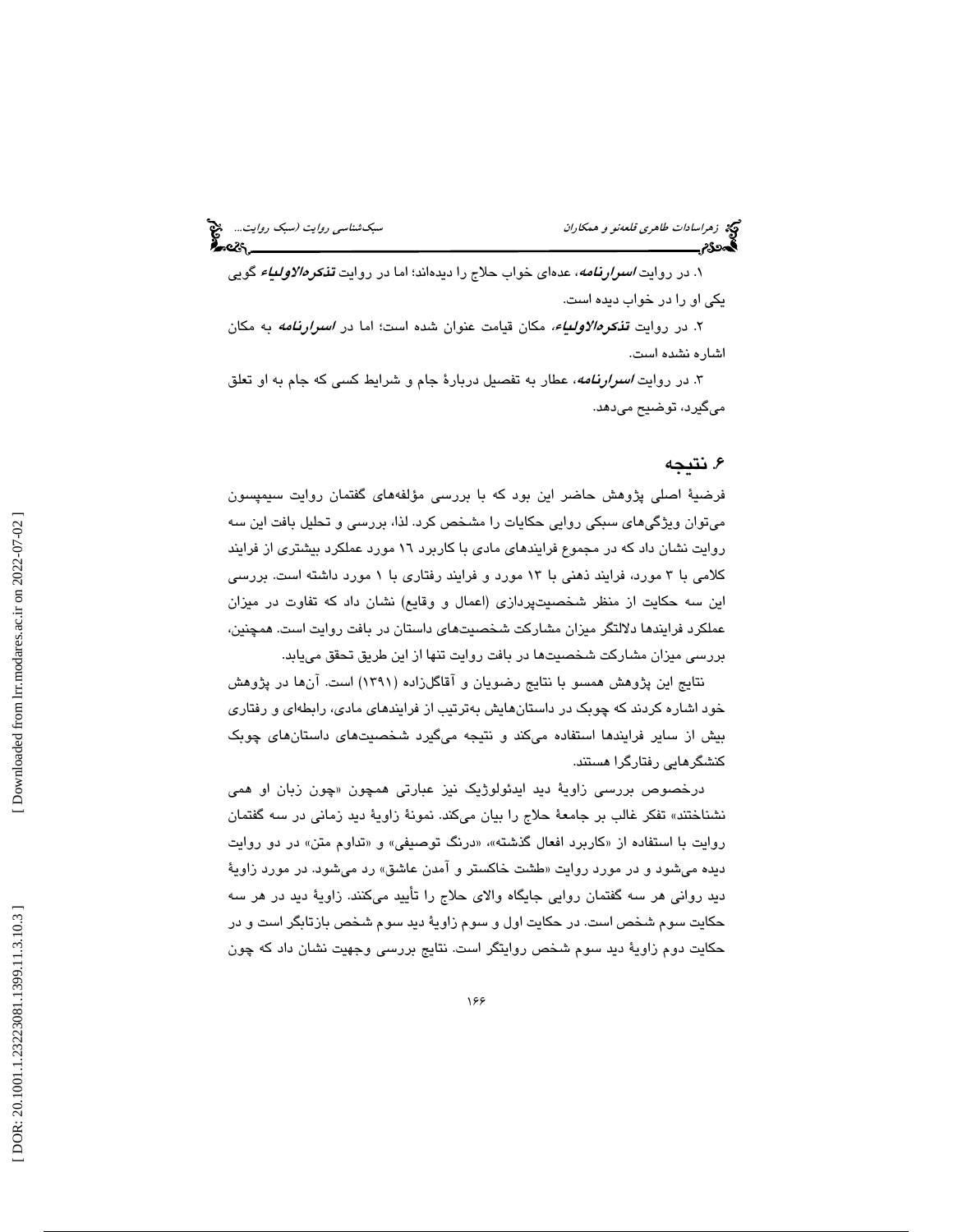راوي در هر سه حكايت به بيان حالات و رفتار حلاج پرداخته است، وجهيت هر سه گفتمان مثبت است، هر چند ممكن است اين وجهيت در بخشهاي پاياني حكايات كه راوي وارد گفتمان ميشود، به خنثي تغيير وضعيت بدهد؛ اما در قالب موارد، بسامد جملات بيانگر عقيده، جملات تعميمدهنده، فعلهاي وجه امري و تمنايي، كاربرد كلمات احساسي (صفات و قيدهاي ارزيابي كننده و افعال گزارشگر افكار و ادراكات و واكنشها) قابل توجه است. بهنظر ميرسد، اين سه حكايت تقريباً داراي عناصر ساختارمتني الگوي لباو است. سيمپسون بر اين باور است كه مطالعة سبكشناسانة ساختار متني ميتواند بر عناصر وسيع طرح يا بر شناسههاي محدودتر سازمان داستان تمركز كند تا از اين طريق بررسي كنيم عملكرد بافت روايي داستان چگونه بوده است. از اين رو، در پژوهشهاي آينده ميتوان با بررسي ساختارمتني در ساير حكايات منظوم عرفاني و با در نظر گرفتن حكايات مربوط به مشايخ، نحوة عملكرد عناصر اين الگو را در بافت روايي بررسي كرد. نتايج اين بررسي نشان داد كه تقريباً در اين سه حكايت نتيجه و راهحل و پايانه يكسان هستند و مرزي ميان آنها مشاهده نميشود و دليلش هم نصيحت و اندرزگوييهاي عطار است كه جاي هر نوع تحليلي را ميگيرد.

بر اساس بررسی این پژوهش در بینامتنیت، بهنظر میرسد دو حکایت «حلاج بر سر دار» و «حلاج با سر بريده در خواب» پيشتر در متوني همچون **تن***كرهالاولىياء و افرينش و تاريخ* ذكر شده است. ميان حكايت «حلاج بر سر دار» در *منط<i>قالطي***ر و تن***كرهالاولياء* **ت**فاوت وجود دارد. در روايت *منطق/لطير ب*ه انالحق گفتن حلاج اشاره شده است. در روايت **تذ***كرهالاولياء* و افرينش و تاريخ به خنده زدن اشاره شده است. در **تن***کرهالاولياء* بريدن دستوپای حلاج مرحله به مرحله اتفاق میافتد، در صورتی كه در *منطق/لطیر ب*ه یكباره چهار دستوپای حلاج بريده میشود. در حکايت «حلاج با سر بريده در خواب» در روايت *اسىرارنامه*، عدهاى خواب حلاج را ديدهاند؛ اما در روايت **ت***ذكرهالاولئياء* گويي يكي او را در خواب ديده است. در روايت **تن***خرهالاولىياء***،** مكان قيامت عنوان شده است؛ اما در *اسرارنامه* به مكان اشاره نشده است. همچنين، در روايت *اسرارنامه*، عطار به تفصيل دربارهٔ جام و شرايط كسي كه جام به او تعلق ميگيرد، توضيح ميدهد.

نتايج اين پژوهش بهخوبي نشان ميدهد كه مطالعة سبكشناسي روايت و كاربست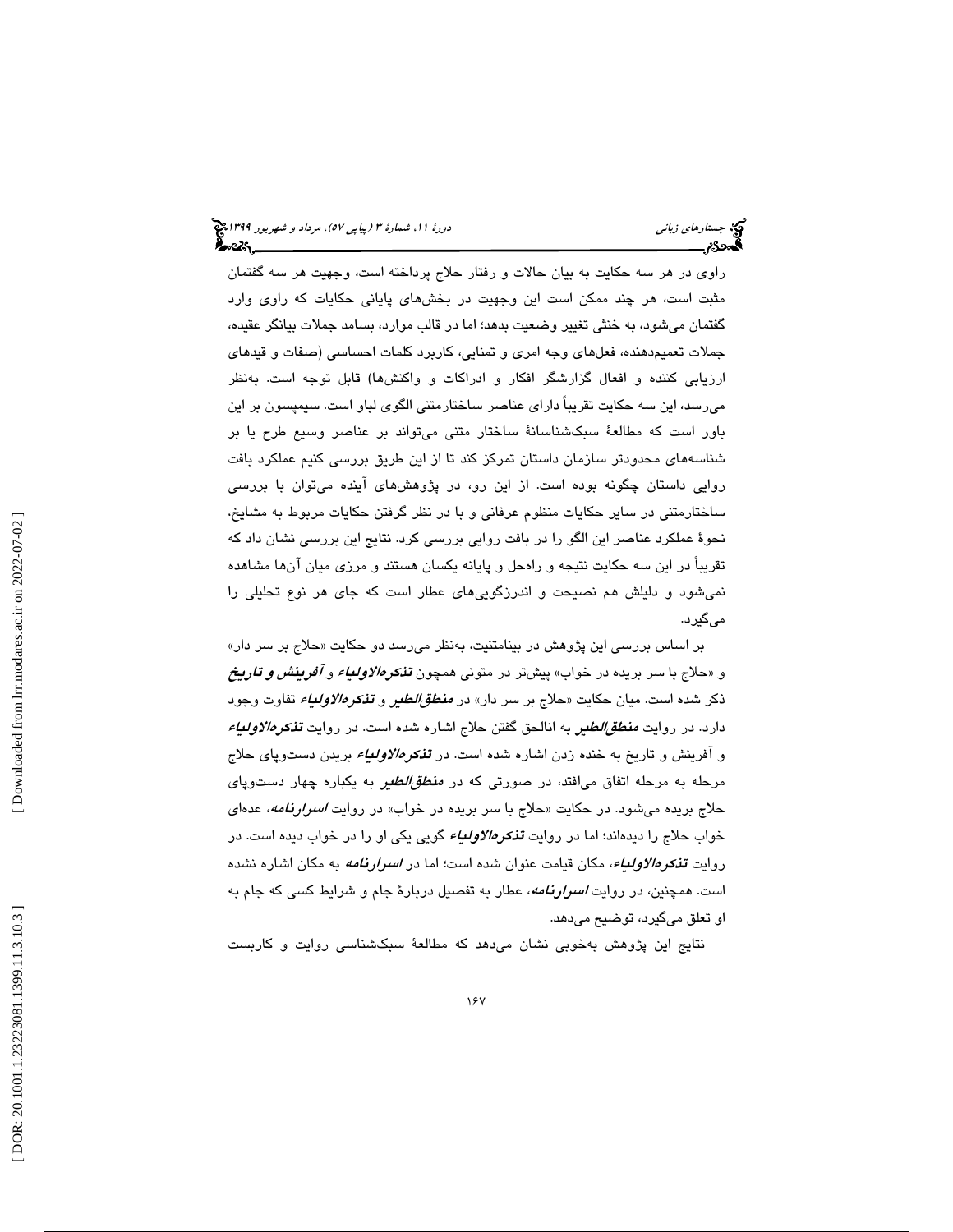مؤلفههای آن، دارای سازوکارهایی است که برای تحلیل سطوح مختلف بافت گفتمان روایی<br>حکایات مناسب است. علاوه بر این، این پژوهش درک روشنی از سبک روایتهای حلاج به-دست داد كه تا پيش از اين بررسي نشده بود. در حوزة پژوهشهاي تحليلي در سالهاي اخير ميتوان به كتاب **تج***زيه و تحليل كلام* **(**١٣٩٢) از شعيرى اشاره كرد كه از نمونههاي موفق و نادر در بررسي و واكاوي متون با رويكرد نشانه ـ معناشناختي است. هر چند مقالة حاضر گام كوچكي براي بررسي اين موضوع است، لازم است در

پژوهشهاي بعدي با بررسي بافتهاي ديگر، اين رويكرد بيشتر كاويده شود.

. پينوشت ها 7

- 1. narrative stylistics
- 2. narrative discourse
- 3. Simpson
- 4. textual medium
- 5. sociolinguistic code
- 6. point of view
- 7. characterizations
- 8. textual Structure
- 9. intertextuality
- 10. narrative ill-formed
- 11. Roger Fowler
- 12. Boris Uspensky
- 13. point of view on the ideological plane
- 14. point of view on the temporal plane
- 15. point of view on the spatial plane
- 16. point of view on the psychological plane
- 17. positive shading
- 18. neutral shading
- 19. negative shading
- 20. abstract
- 21. orientation
- 22. complicating act
- 23. evaluation
- 24. resolution
- 25. coda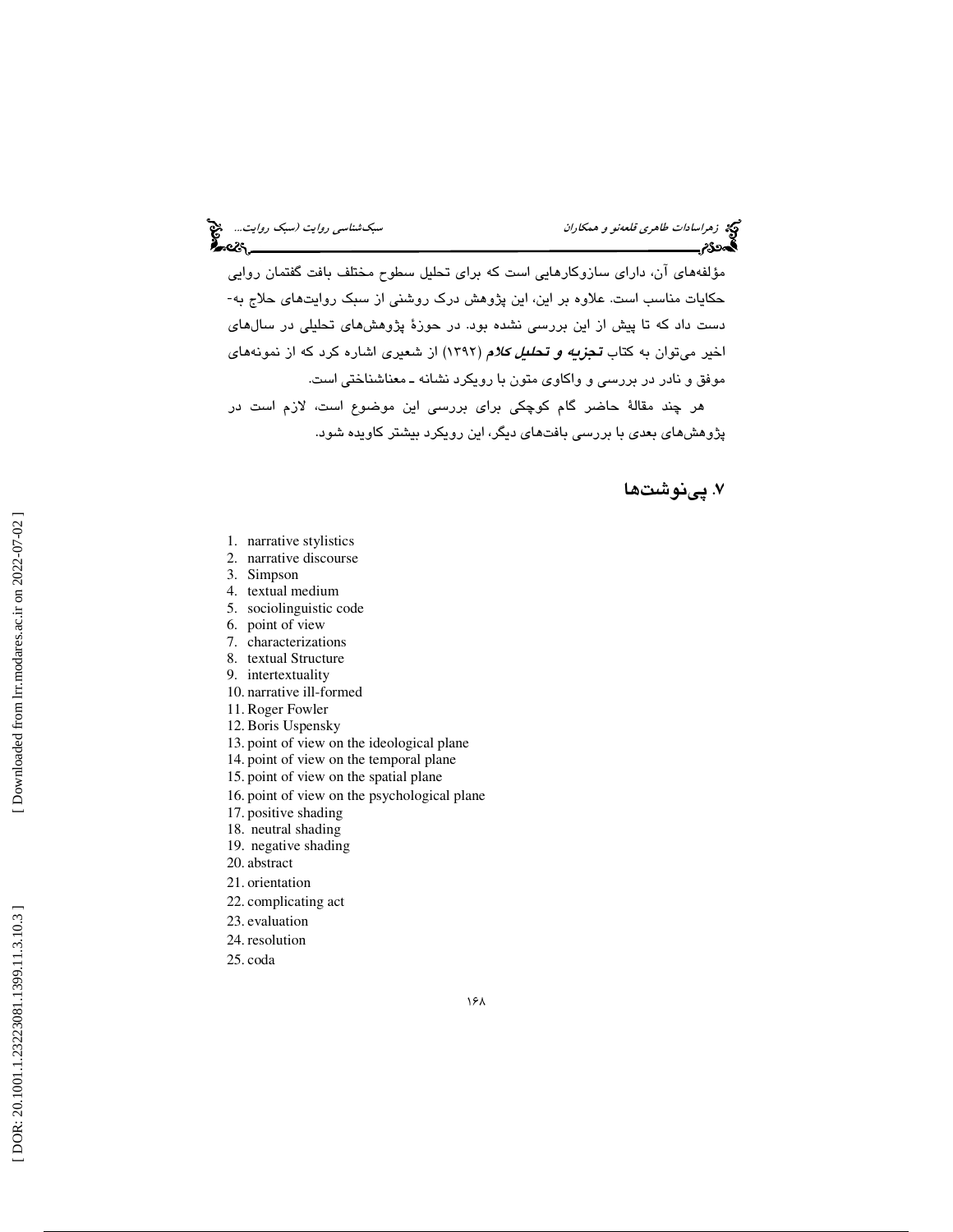26. « چون شد آن حلاج بر دار آن زمان/ جز انالحق مينرفتش بر زفان/ چون زفان او همينشناختند/ چار دست و پاي او انداختند/ زرد شد چون خون بريخت از وي بسي/ سرخ كي ماند درين حالت كسي/ زرد درماليد آن خورشيد راه/ دست بريده به روي همچو ماه/ گفت: چون گلگونه مرد است خون/ روي خود گلگونهتر كردم كنون/ تا نباشم زرد در چشم كسي/ سرخرويي باشدم اينجا كسي/ هر كه را من زرد آيم در نظر/ ظن برد كاينجا بترسيدم مگر/ چون مرا از ترس يك سر موي نيست/ جز چنين گلگونه اينجا روي نيست/ مرد خوني چون نهد سر سوي دار/ شيرمرديش آن زمان آيد به كار/ چون جهانم حلقه ميمي بود/ كي چنين جايي مرا بيمي بود/ هر كه را با اژدهاي هفت سر/ در تموز افتاد دايم خفت و خور/ زين چنين بازيش بسيار اوفتد/ كمترين چيزيش سر دار اوفتد» (عطار، ١٣٨٧: ٣٣٥). 27. « گفت: چون در آتش افروخته/ گشت آن حلاج كلي سوخته/ عاشقي آمد مگر چوبي به دست/ بر سر آن طشت خاكستر نشست/ پس زفان بگشاد همچون آتشي/ باز ميشوريد خاكستر خوشي/ وانگهي ميگفت برگوييد راست/ كان كه خوش ميزد انالحق او كجاست؟/ آنچه گفتي، آنچه بشنيدي همه/ وآنچه دانستي و ميديدي همه/ آن همه جز اول افسانه نيست/ محو شو چون جايت اين ويرانه نيست/ اصل بايد اصل مستغني و پاك/ گر بود فرع و اگر نبود چه باك/ هست خورشيد حقيقي بر دوام/ گو نه ذرهمان، نه سايه، والسلام» (همان: 427).

28. « به شب حلاج را ديدند در خواب/ بريده سر به كف با جام جلاب/ بدو گفتند: چوني سربريده؟/ بگو تا چيست اين جام گزيده؟/ چنين گفت: او كه سلطان نكونام/ به دست سربريده ميدهد جام/ كسي اين جام معني ميكند نوش/ كه كردهست او سر خود را فراموش/ نخستين جسم خود را اسم درباز/ پس آنگه جان ز بعد جسم درباز/ چنان در اسم او كن جسم پنهان/ كه ميگردد الف در بسم پنهان/ چو جسمت رفت جان را كن مصفا/ برآي از جان و گم شو در مسما/ يكي درياست زو عالم گرفته/ همه موجش دل آدم گرفته/ كجا اين موج دريا مينشيند/ كه دريا چيست در ما مينشيند/ مرا بايد كه جان و تن نماند/ وگر هر دو بماند من نماند/ من و تو يك من زهد است در كار/ كه ز آن يك جو شده كوهي نگونسار» (عطار، ۱۳۸۸: ۱۱٦).

## . منابع 8

- تقوی، محمد و قديريان (١٣٨٧). «ويژگيهای ساختاری و روايتي حکايتهای مشايخ در مثنوي هاي عطار». *مجلةُ دانشكدةُ ادبيات و علوم انساني مشهد*. ش ١٦٠. صص ١١٥ ـ ١٣٦.
- تولان، مایکل (١٣٨٦). *روایتشنا<i>سی، درآمدی زبانشناختی ــانتقادی***.** ترجمهٔ فاطمه علوی و فاطمه نعمتي. تهران: سمت.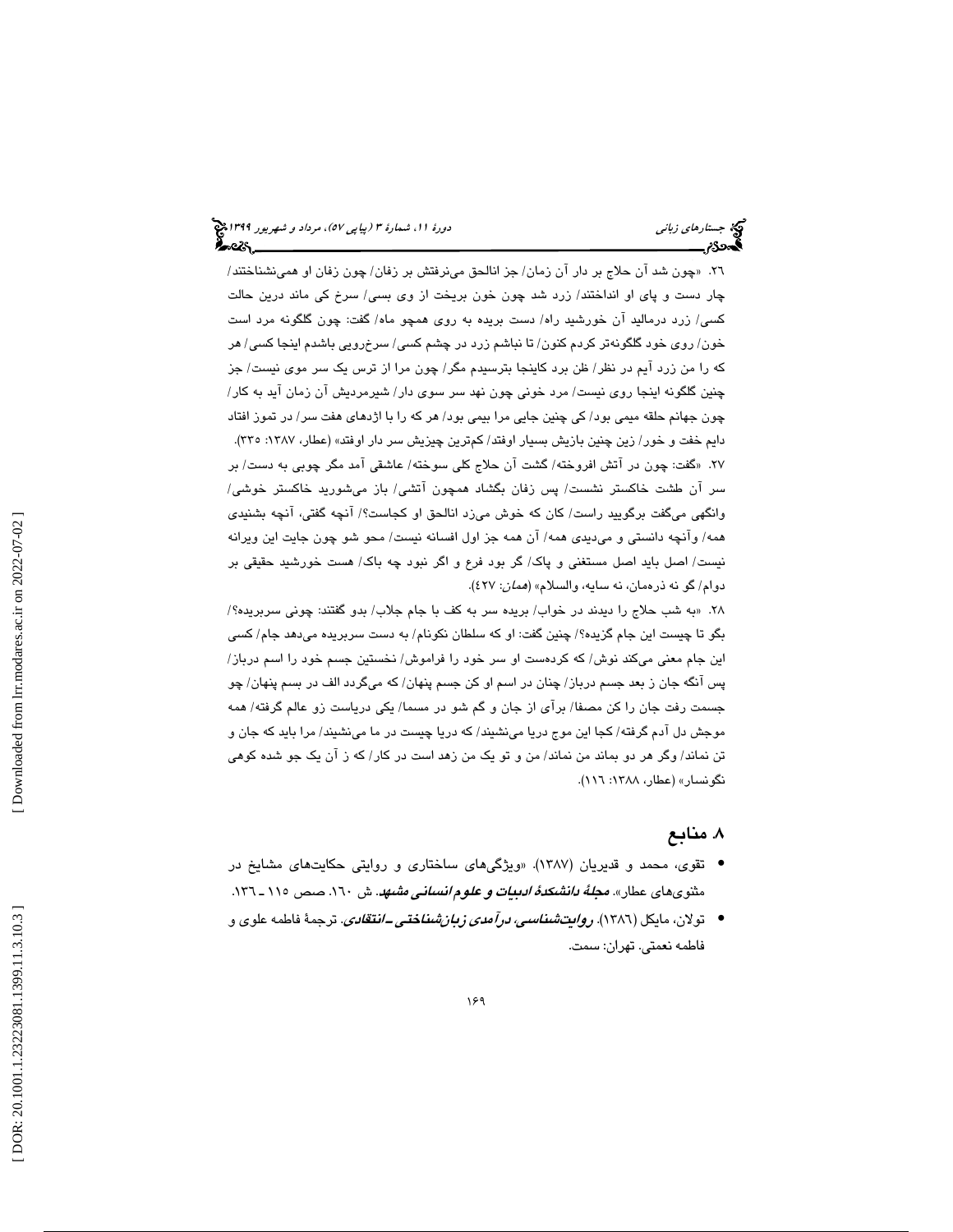- خيامپور، عبدالرسول (1389). دستور زبان فارسي. تبريز: ستوده. •
- رضویان، حسین (۱۳۹۰). *س<mark>بکشناسی روایت در داستانهای کوتاه*. پای</mark>اننامهٔ دکتری زبانشناسي. دانشگاه تربيت مدرس.
- رضویان، حسین و فردوس آقاگلزاده (۱۳۹۱). «سبکشناسی روایت در داستانهای کوتاه "چشم شيشهاى" اثر صادق چوبك*». نامهٔ نقد. مجموعه مقالات دومين همايش ملي نقد ادبي* با رويكرد نشانهشناسي ادبيات.
	- شعیری، حمیدرضا (۱۳۹۲). **ت***جزیه و تحلیل نشانه ــ معناشناختی گفتمان.* **ت**هران: سمت.
- صارمی، سهیلا (١٣٨٦). *مصطلحات عرفانی و مفاهیم برجسته در زبان عطار.* ج ۱. تهران: پژوهشگاه علوم انساني و مطالعات فرهنگي.
- تهران: ــــــــــــــــــــــــــ ( 1389). مصطلحات عرفاني و مفاهيم برجسته در زبان عطار. 2ج . پژوهشگاه علوم انساني و مطالعات فرهنگي.
- عطار نيشابوري، فريدالدين (1387). منطقالطير. مقدمه، تصحيح و تعليقات محمدرضا شفيعيكدكني. تهران: سخن.
- ـــــــــــــــــ (1388). اسرارنامه. مقدمه، تصحيح و تعليقات محمدرضا شفيعيكدكني. تهران: سخن.
	- مقدمه، تصحيح و توضيحات نيكلسون. ليدن. ـــــــــــــــــ (1905). تذكرهالاولياء. •
- غفاري، محمد و محمدعلي نجوميان (1391). «گفتمان غيرمستقيم آزاد و اهميت آن در سبکشناسی روایت: بررسی مقابلهای داستانهای مدرنیستی و پیشامدرنیستی». **ن***قد زبان و*<br>*ادبیات خارجی. ش ۹. صص ۷۹ – ۱۱۲.* 
	- قريب، عبدالعظيم و همكاران (١٣٩٢). *دستقور زبان فارسى.* تهران: ناهيد.
- مقدسی، مطهربن طاهر (۱۳۹۲)*. آفرینش و تاریخ.* ترجمه و تعلیق محمدرضا شفیعی کدکنی. تهران: بنياد فرهنگ ايران.
- وفايي، عباسعلي و سميه آقابابايي (1394). «فصل و وصل از منظر علم معاني و دستور زبان فارسى». *مجلهٔ عل<i>وم ادبي***.** ش ٦. صص ٧ – ٣٨.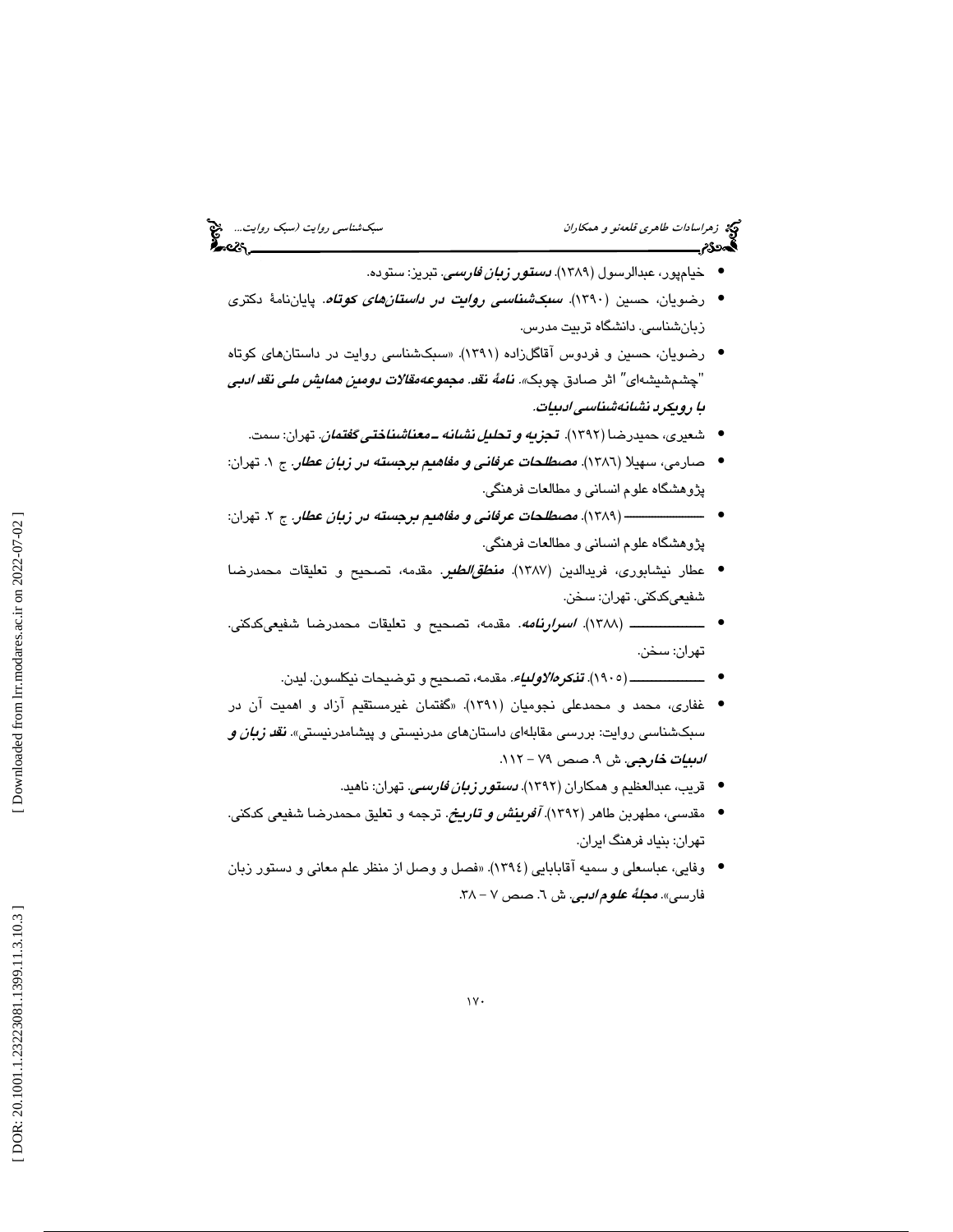## (پياپي 57)، مرداد و شهريور 1399 جستارهاي زباني دورة ،11 شمارة 3



#### **References**:

- Attar (1905). *Tazkirat al- Awliya. Introduction, Correction and Comments:*  Nicholson*. Leiden*.[In Persian].
- Attar (2009). *Asrarname. Introduction, Correction and Comments*: shafiei kadkani, M. Tehran: Sokhan .[In Persian].
- Attar. (2008). *Manteq o' Tayr. Introduction, Correction and Comments*: shafiei kadkani, M. Tehran: Sokhan .[In Persian].
- Ghaffary, M. & Nojoumian, A.A. (2012). "Free indirect discourse and its significance in narrative stylistics: A comparative study of modernist and premodernist fiction" . *Journal of Critical Language & Literary Studies*. Vol. 5. No. 1.Pp: 79-112. [In Persian].
- Gharib, A et. al. (2013). *Persian Grammar.* Tehran: Nahid. [In Persian].
- Khayampoor, A. (2010). *Persian Grammar.* Tabriz: Sotoodeh. [In Persian].
- Moghadasi, M. (2013). *Creation and History*. Translation and Suspension: Shafiei kadkani, M. Tehran: Iranian Culture Foundation. [In Persian].
- Perkins, M. (1983). *Modal Expressions in English*. (Open Linguistics Series.) London: Pinter.
- Razaviyan, H. & Aghagolzade, F. (2012). *"*Narrative Stylistics in the Short Story "Glass Eye" by Sadegh Choubak" *. Journal of* Critical Letter. Proceedings of the Second National Conference on Literary Criticism with a Literary Semiotics Approach. [In Persian].
- Razaviyan, H. (2011). *Narrative Stylistics in Short Stories: A Functional Approach Based on Simpson's Model* (2004). Ph.D Dissertation in Linguistics. Tarbiat Modares University. [In Persian].
- Sarami, S. (2007). *Mystical Terms and Prominent Concepts in Attar Language.* V.1. Tehran: Institute for Humanities and Cultural Studies. [In Persian].
- Sarami, S. (2010). *Mystical Terms and Prominent Concepts in Attar Language.* V.2.